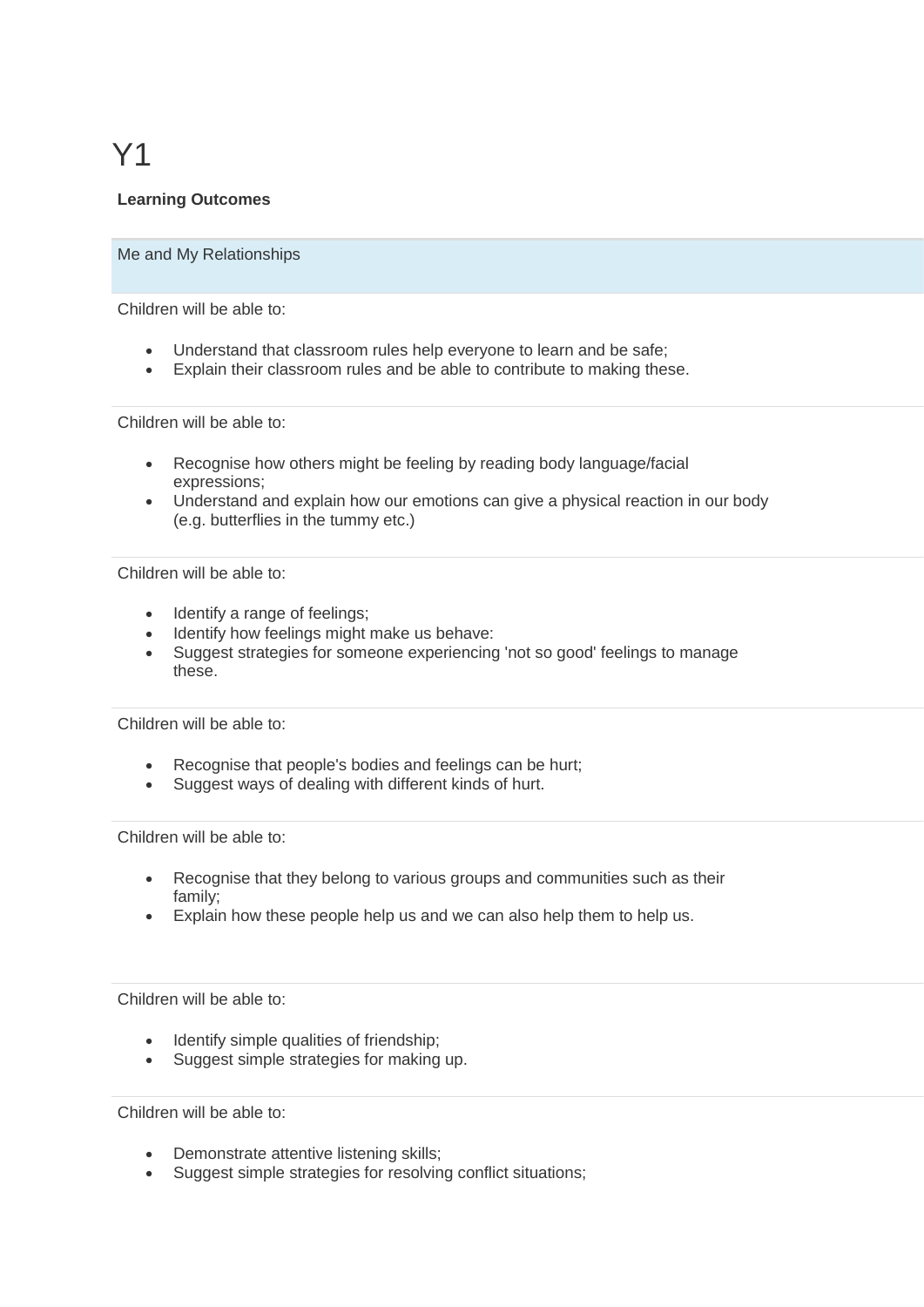• Give and receive positive feedback, and experience how this makes them feel.

### Valuing Difference

Children will be able to:

- Identify the differences and similarities between people;
- Empathise with those who are different from them;
- Begin to appreciate the positive aspects of these differences.

Children will be able to:

- Explain the difference between unkindness, teasing and bullying;
- Understand that bullying is usually quite rare.

Children will be able to:

• Explain some of their school rules and how those rules help to keep everybody safe.

Children will be able to:

- Identify some of the people who are special to them;
- Recognise and name some of the qualities that make a person special to them.

Children will be able to:

- Recognise and explain what is fair and unfair, kind and unkind:
- Suggest ways they can show kindness to others.

#### Keeping Myself Safe

Children will be able to:

- Understand that the body gets energy from food, water and air (oxygen);
- Recognise that exercise and sleep are important parts of a healthy lifestyle.

Children will be able to:

- Recognise the importance of sleep in maintaining a healthy, balanced lifestyle;
- Identify simple bedtime routines that promote healthy sleep.

- Recognise emotions and physical feelings associated with feeling unsafe;
- Identify people who can help them when they feel unsafe.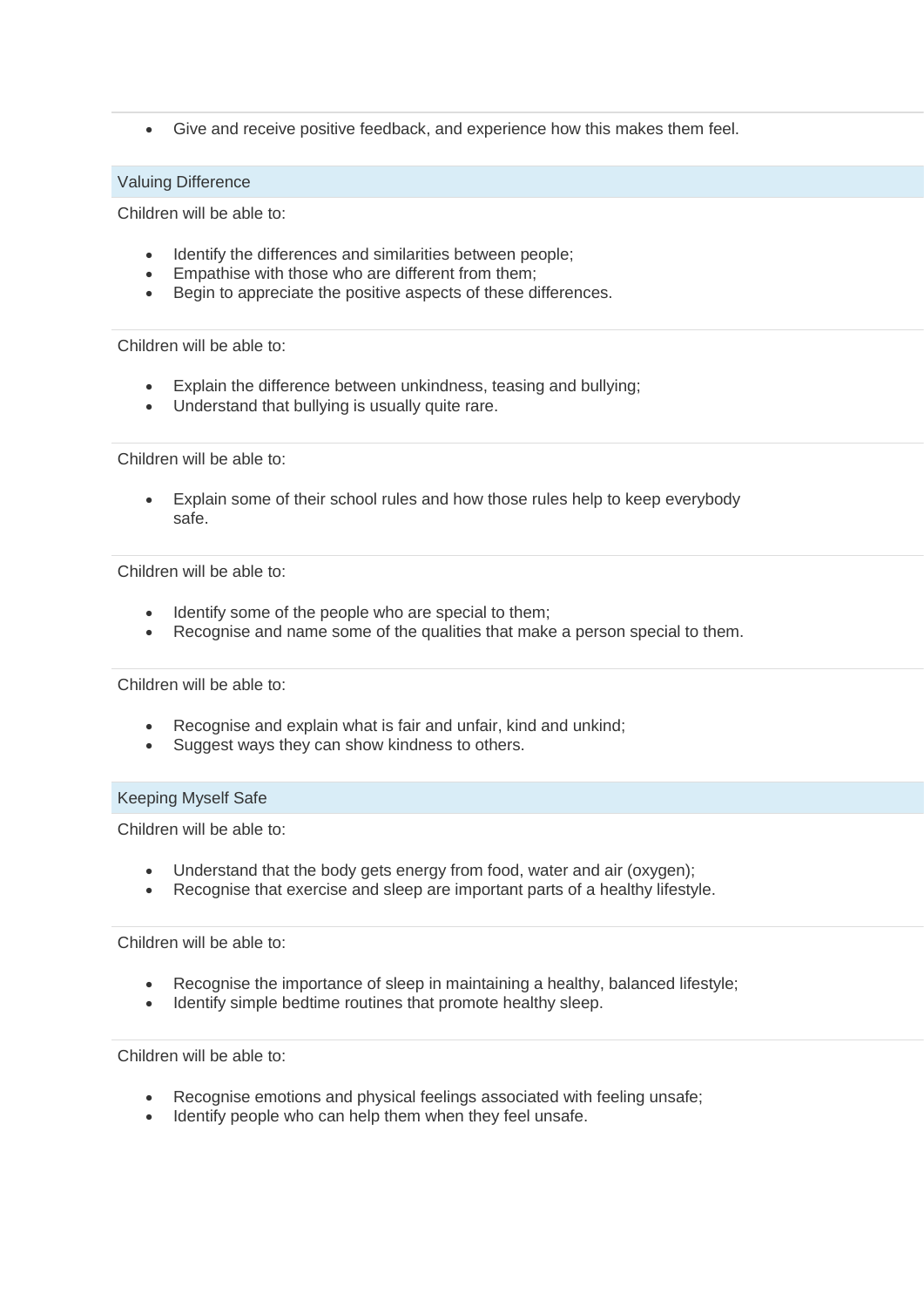Children will be able to:

Recognise the range of feelings that are associated with loss.

Children will be able to:

- Understand that medicines can sometimes make people feel better when they're ill;
- Explain simple issues of safety and responsibility about medicines and their use.

#### Children will be able to:

- Understand and learn the PANTS rules;
- Name and know which parts should be private;
- Explain the difference between appropriate and inappropriate touch;
- Understand that they have the right to say "no" to unwanted touch;
- Start thinking about who they trust and who they can ask for help.

#### Rights and Responsibilities

Children will be able to:

- Recognise the importance of regular hygiene routines;
- Sequence personal hygiene routines into a logical order.

Children will be able to:

- Identify what they like about the school environment;
- Recognise who cares for and looks after the school environment.

Children will be able to:

- Demonstrate responsibility in looking after something (e.g. a class pet or plant);
- Explain the importance of looking after things that belong to themselves or to others.

Children will be able to:

- Explain where people get money from;
- List some of the things that money may be spent on in a family home.

- Recognise that different notes and coins have different monetary value;
- Explain the importance of keeping money safe;
- Identify safe places to keep money;
- Understand the concept of 'saving money' (i.e. by keeping it in a safe placed and adding to it).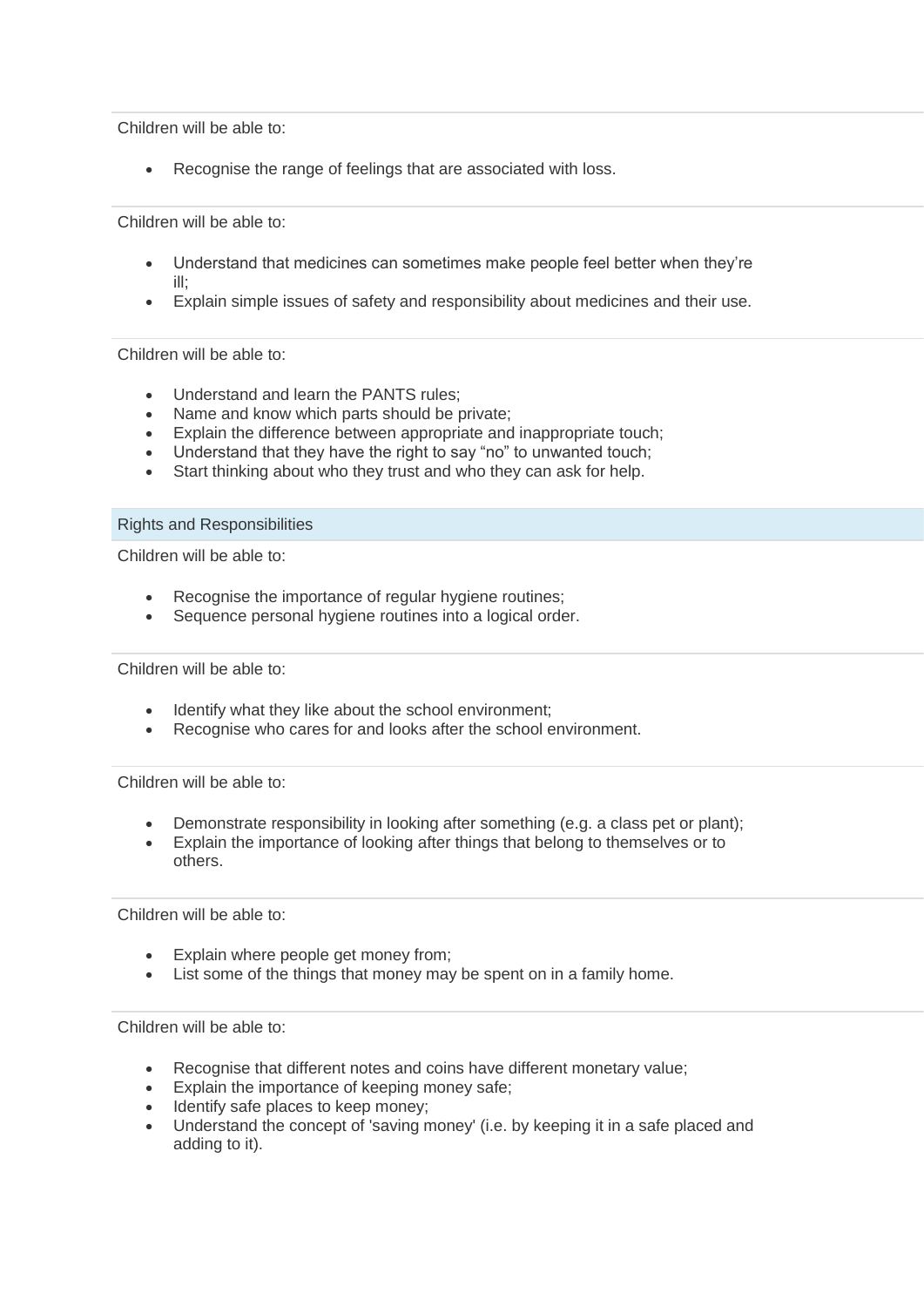### Being My Best

Children will be able to:

- Recognise the importance of fruit and vegetables in their daily diet;
- Know that eating at least five portions of vegetables and fruit a day helps to maintain health.

Children will be able to:

- Recognise that they may have different tastes in food to others;
- Select foods from the **Eatwell Guide** (formerly Eatwell Plate) in order to make a healthy lunch;
- Recognise which foods we need to eat more of and which we need to eat less of to be healthy.

Children will be able to:

- Understand how diseases can spread;
- Recognise and use simple strategies for preventing the spread of diseases.

Children will be able to:

- Recognise that learning a new skill requires practice and the opportunity to fail, safely;
- Understand the learning line's use as a simple tool to describe the learning process, including overcoming challenges.

Children will be able to:

- Demonstrate attentive listening skills;
- Suggest simple strategies for resolving conflict situations;
- Give and receive positive feedback, and experience how this makes them feel.

Children will be able to:

• Recognise how a person's behaviour (including their own) can affect other people.

### Growing and Changing

Children will be able to:

- Name major internal body parts (heart, lungs, blood, stomach, intestines, brain);
- Understand and explain the simple bodily processes associated with them.

Children will be able to:

• Understand some of the tasks required to look after a baby;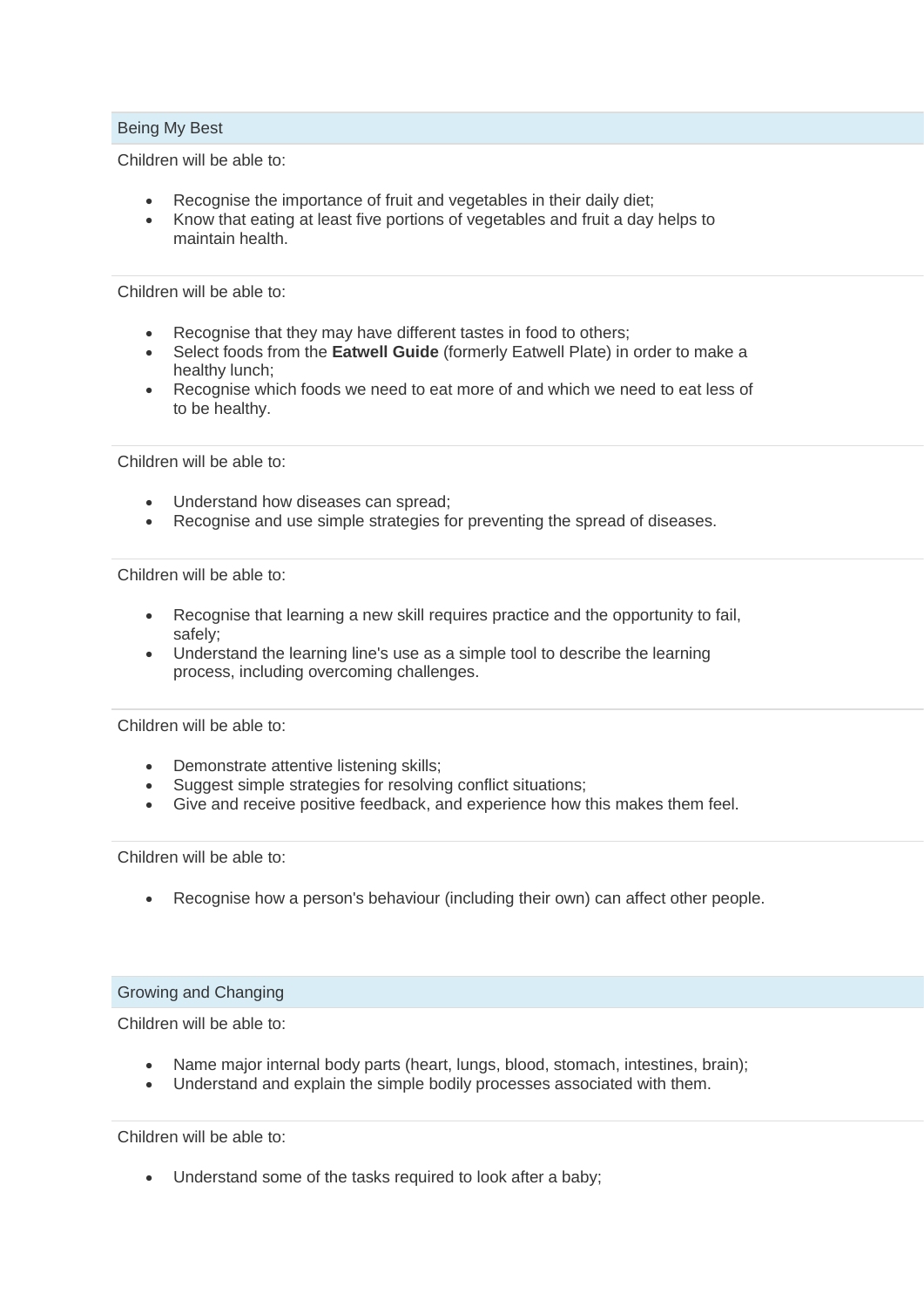• Explain how to meet the basic needs of a baby, for example, eye contact, cuddling, washing, changing, feeding.

Children will be able to:

- Identify things they could do as a baby, a toddler and can do now;
- Identify the people who help/helped them at those different stages.

Children will be able to:

- Explain the difference between teasing and bullying;
- Give examples of what they can do if they experience or witness bullying;
- Say who they could get help from in a bullying situation.

Children will be able to:

- Explain the difference between a secret and a nice surprise;
- Identify situations as being secrets or surprises;
- Identify who they can talk to if they feel uncomfortable about any secret they are told, or told to keep.

Children will be able to:

- Identify parts of the body that are private;
- Describe ways in which private parts can be kept private;
- Identify people they can talk to about their private parts.

# Y<sub>2</sub>

### **Learning Outcomes**

Me and My Relationships

Children will be able to:

- Suggest actions that will contribute positively to the life of the classroom;
- Make and undertake pledges based on those actions.

Children will be able to:

• Take part in creating and agreeing classroom rules.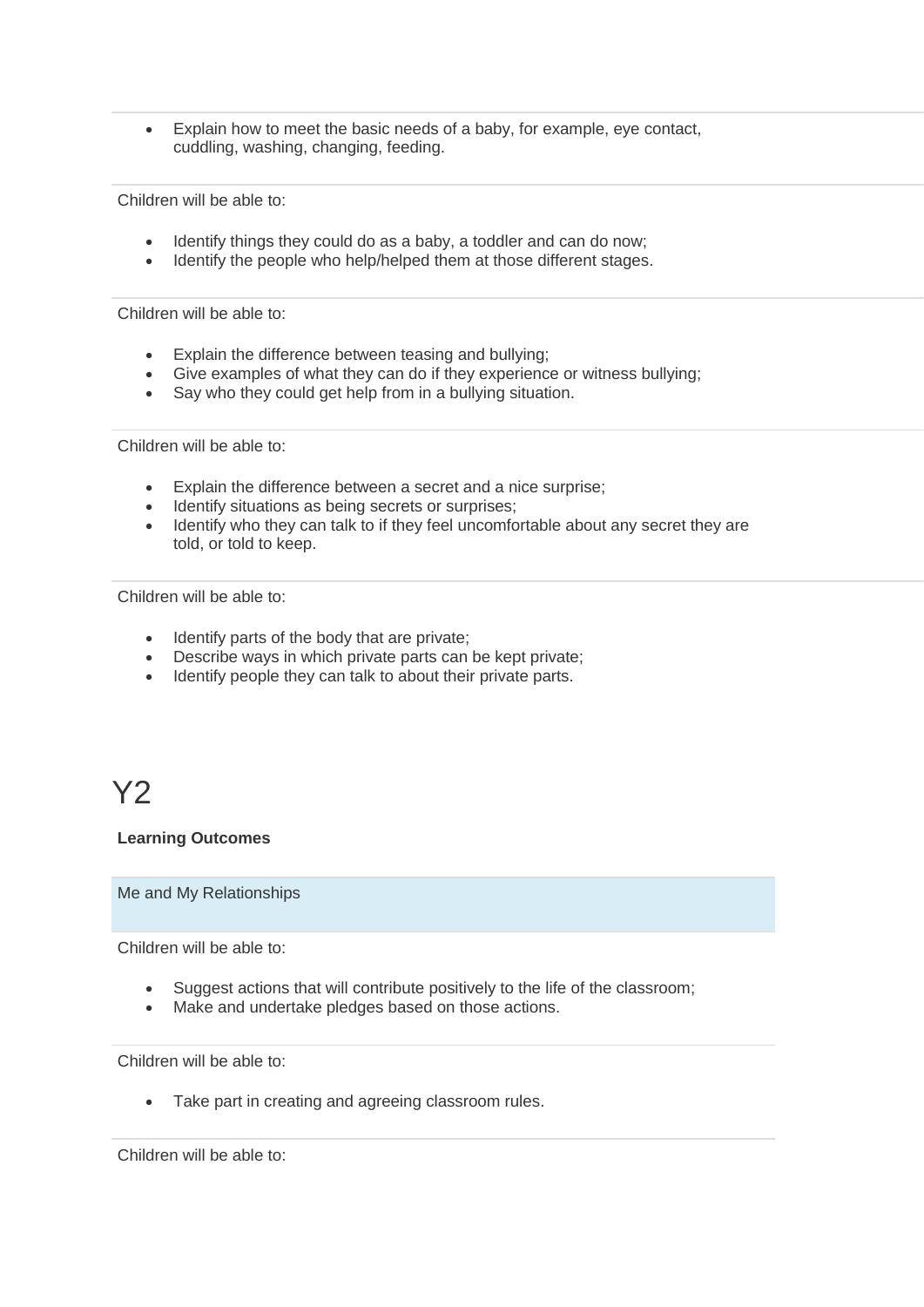- Use a range of words to describe feelings;
- Recognise that people have different ways of expressing their feelings;
- Identify helpful ways of responding to other's feelings.

Children will be able to:

- Define what is meant by the terms 'bullying' and 'teasing' showing an understanding of the difference between the two;
- Identify situations as to whether they are incidents of teasing or bullying.

Children will be able to:

- Understand and describe strategies for dealing with bullying:
- Rehearse and demonstrate some of these strategies.

Children will be able to:

- Explain the difference between bullying and isolated unkind behaviour;
- Recognise that that there are different types of bullying and unkind behaviour;
- Understand that bullying and unkind behaviour are both unacceptable ways of behaving.

Children will be able to:

- Recognise that friendship is a special kind of relationship;
- Identify some of the ways that good friends care for each other.

Children will be able to:

- Recognise, name and understand how to deal with feelings (e.g. anger, loneliness);
- Explain where someone could get help if they were being upset by someone else's behaviour.

### Valuing Difference

Children will be able to:

- Identify some of the physical and non-physical differences and similarities between people;
- Know and use words and phrases that show respect for other people.

Children will be able to:

• Identify people who are special to them;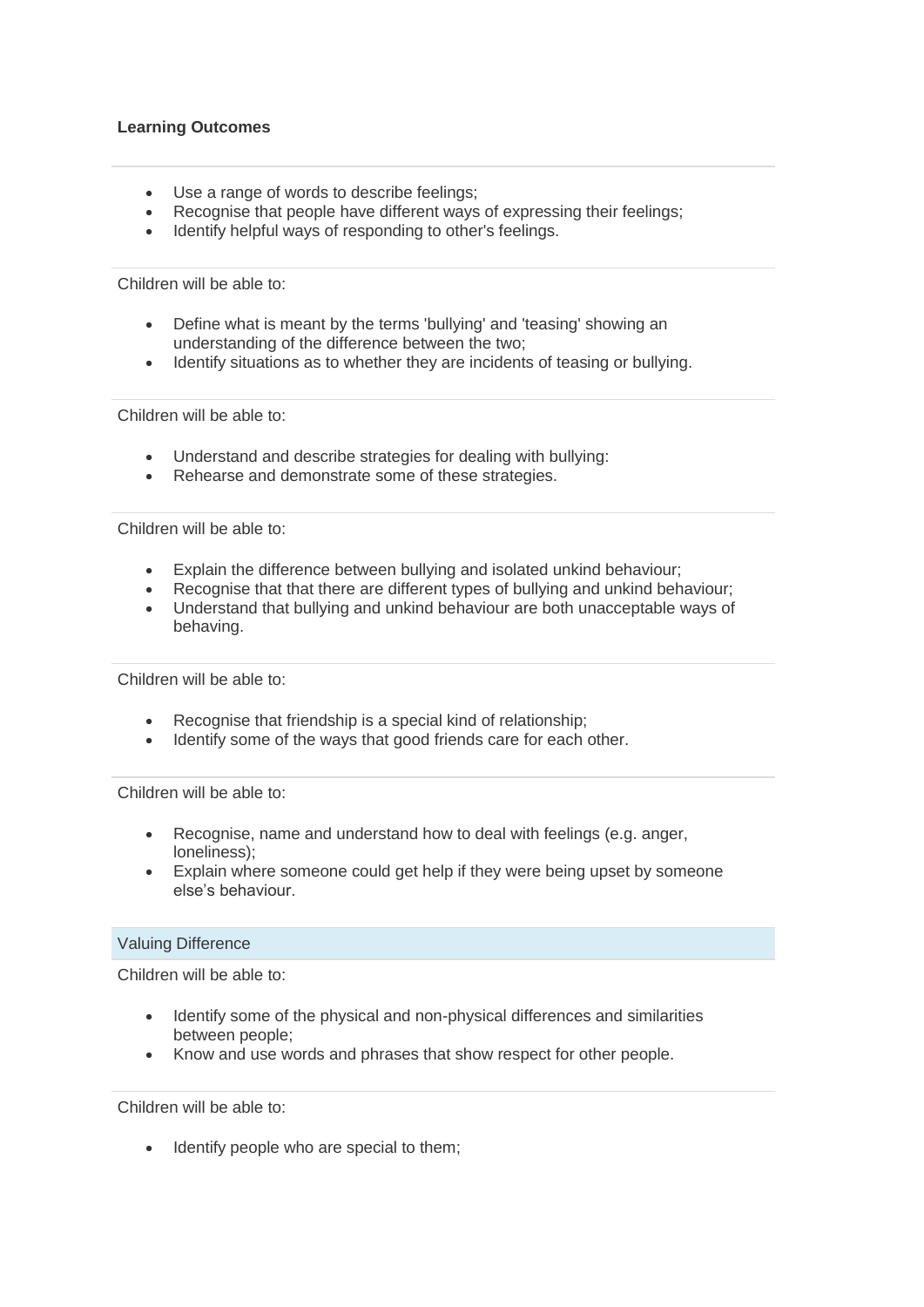• Explain some of the ways those people are special to them.

Children will be able to:

• Recognise and explain how a person's behaviour can affect other people.

Children will be able to:

- Explain how it feels to be part of a group;
- Explain how it feels to be left out from a group;
- Identify groups they are part of:
- Suggest and use strategies for helping someone who is feeling left out.

#### Children will be able to:

- Recognise and describe acts of kindness and unkindness;
- Explain how these impact on other people's feelings;
- Suggest kind words and actions they can show to others;
- Show acts of kindness to others in school.

Children will be able to:

- Demonstrate active listening techniques (making eye contact, nodding head, making positive noises, not being distracted);
- Suggest strategies for dealing with a range of common situations requiring negotiation skills to help foster and maintain positive relationships.

### Keeping Myself Safe

Children will be able to:

- Understand that medicines can sometimes make people feel better when they're ill;
- Give examples of some of the things that a person can do to feel better without use of medicines, if they are unwell;
- Explain simple issues of safety and responsibility about medicines and their use.

Children will be able to:

- Identify situations in which they would feel safe or unsafe;
- Suggest actions for dealing with unsafe situations including who they could ask for help.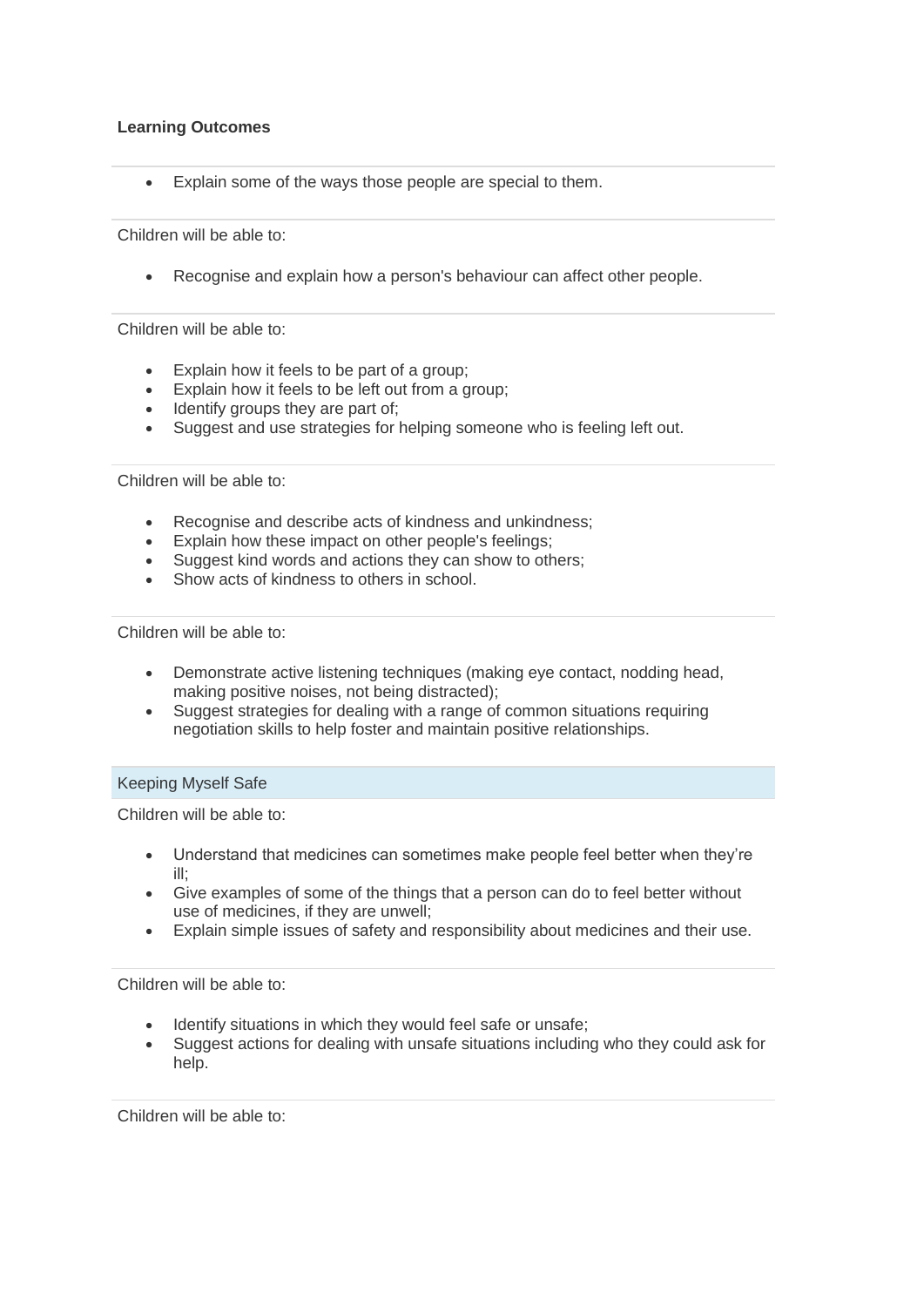• Identify situations in which they would need to say 'Yes', 'No', 'I'll ask', or 'I'll tell', in relation to keeping themselves and others safe.

Children will be able to:

- Recognise that body language and facial expression can give clues as to how comfortable and safe someone feels in a situation;
- Identify the types of touch they like and do not like;
- Identify who they can talk to if someone touches them in a way that makes them feel uncomfortable.

Children will be able to:

- Recognise that some touches are not fun and can hurt or be upsetting;
- Know that they can ask someone to stop touching them;
- Identify who they can talk to if someone touches them in a way that makes them feel uncomfortable.

Children will be able to:

- Identify safe secrets (including surprises) and unsafe secrets;
- Recognise the importance of telling someone they trust about a secret which makes them feel unsafe or uncomfortable.

Children will be able to:

- Identify how inappropriate touch can make someone feel;
- Understand that there are unsafe secrets and secrets that are nice surprises;
- Explain that if someone is being touched in a way that they don't like they have to tell someone in their safety network so they can help it stop.

Rights and Responsibilities

Children will be able to:

Describe and record strategies for getting on with others in the classroom.

Children will be able to:

• Explain, and be able to use, strategies for dealing with impulsive behaviour.

- Identify special people in the school and community who can help to keep them safe;
- Know how to ask for help.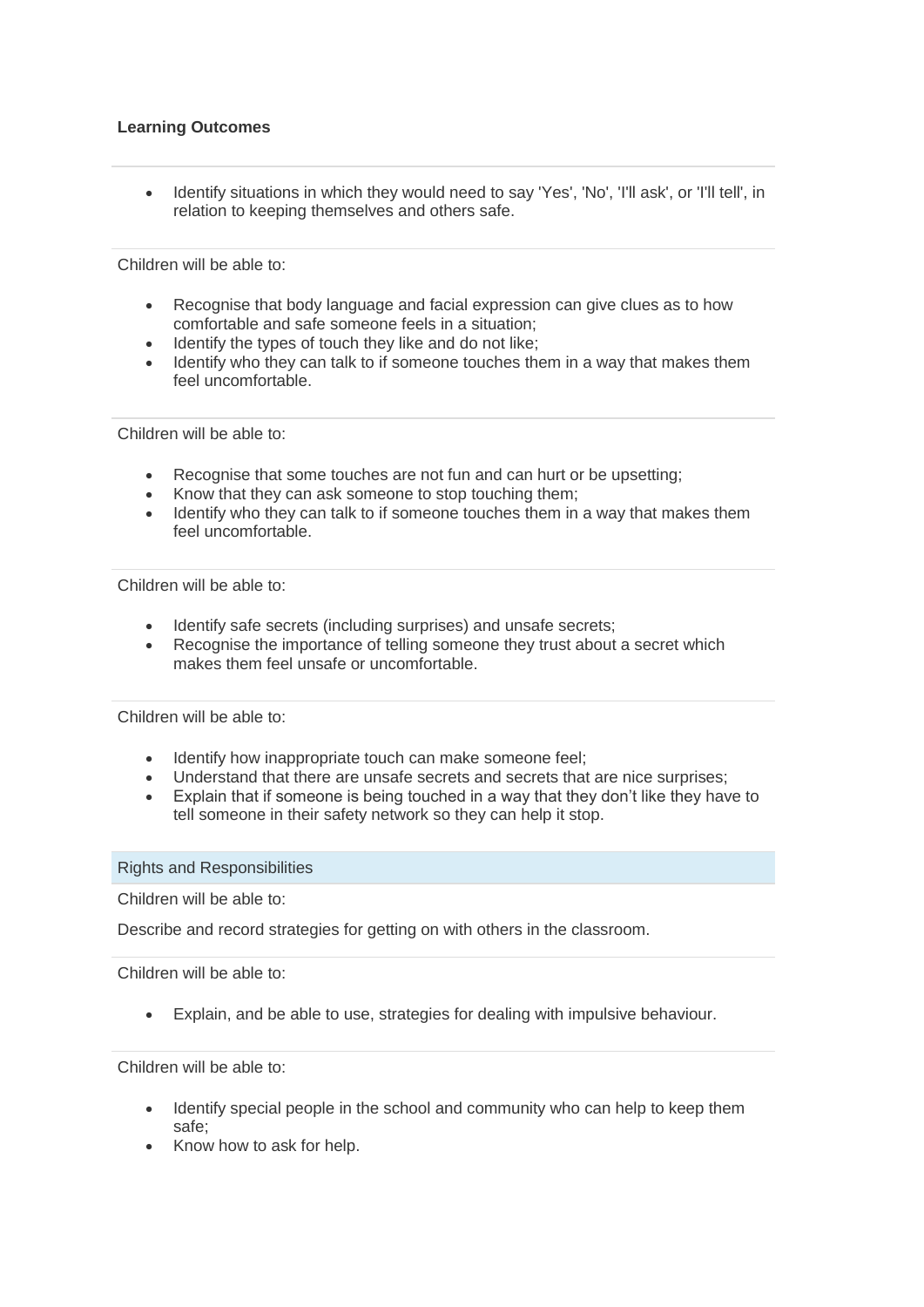Children will be able to:

- Identify what they like about the school environment;
- Identify any problems with the school environment (e.g. things needing repair);
- Make suggestions for improving the school environment;
- Recognise that they all have a responsibility for helping to look after the school environment.

Children will be able to:

- Understand that people have choices about what they do with their money;
- Know that money can be saved for a use at a future time;
- Explain how they might feel when they spend money on different things.

Children will be able to:

- Recognise that money can be spent on items which are essential or nonessential;
- Know that money can be saved for a future time and understand the reasons why people (including themselves) might do this.

### Being My Best

Children will be able to:

- Explain the stages of the learning line showing an understanding of the learning process;
- Help themselves and others develop a positive attitude that support their wellbeing;
- Identify and describe where they are on the learning line in a given activity and apply its positive mindset strategies to their own learning.

Children will be able to:

- Understand and give examples of things they can choose themselves and things that others choose for them;
- Explain things that they like and dislike, and understand that they have choices about these things;
- Understand and explain that some choices can be either healthy or unhealthy and can make a difference to their own health.

- Explain how germs can be spread:
- Describe simple hygiene routines such as hand washing;
- Understand that vaccinations can help to prevent certain illnesses.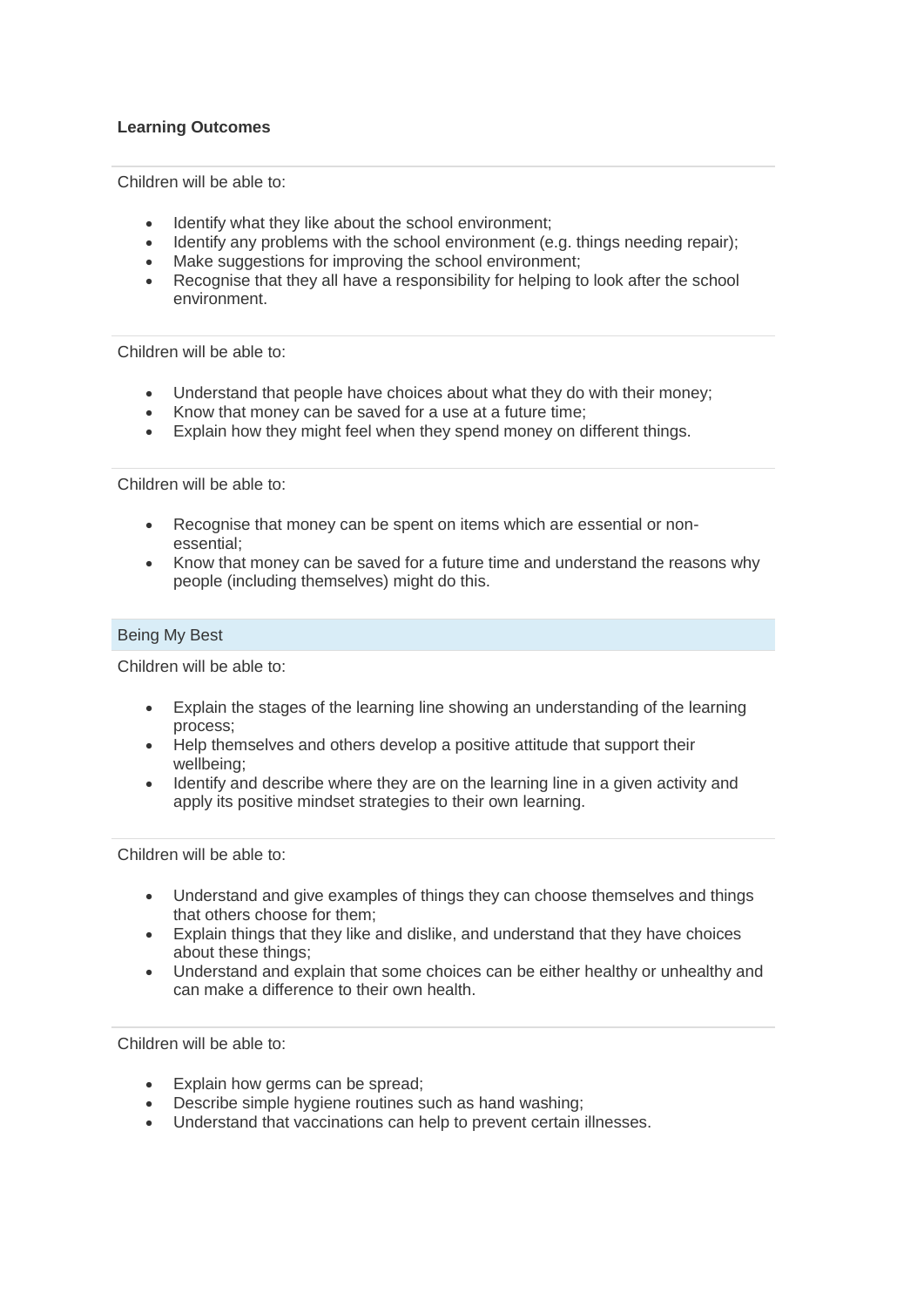Children will be able to:

- Explain the importance of good dental hygiene;
- Describe simple dental hygiene routines.

Children will be able to:

- Understand that the body gets energy from food, water and oxygen;
- Recognise that exercise and sleep are important to health

Children will be able to:

- Name major internal body parts (heart, blood, lungs, stomach, small and large intestines, brain);
- Describe how food, water and air get into the body and blood.

### Growing and Changing

Children will be able to:

• Demonstrate simple ways of giving positive feedback to others.

Children will be able to:

• Recognise the range of feelings that are associated with losing (and being reunited) with a person they are close to.

Children will be able to:

- Identify different stages of growth (e.g. baby, toddler, child, teenager, adult);
- Understand and describe some of the things that people are capable of at these different stages.

Children will be able to:

- Identify which parts of the human body are private;
- Explain that a person's genitals help them to make babies when they are grown up;
- Understand that humans mostly have the same body parts but that they can look different from person to person.

- Explain what privacy means;
- Know that you are not allowed to touch someone's private belongings without their permission;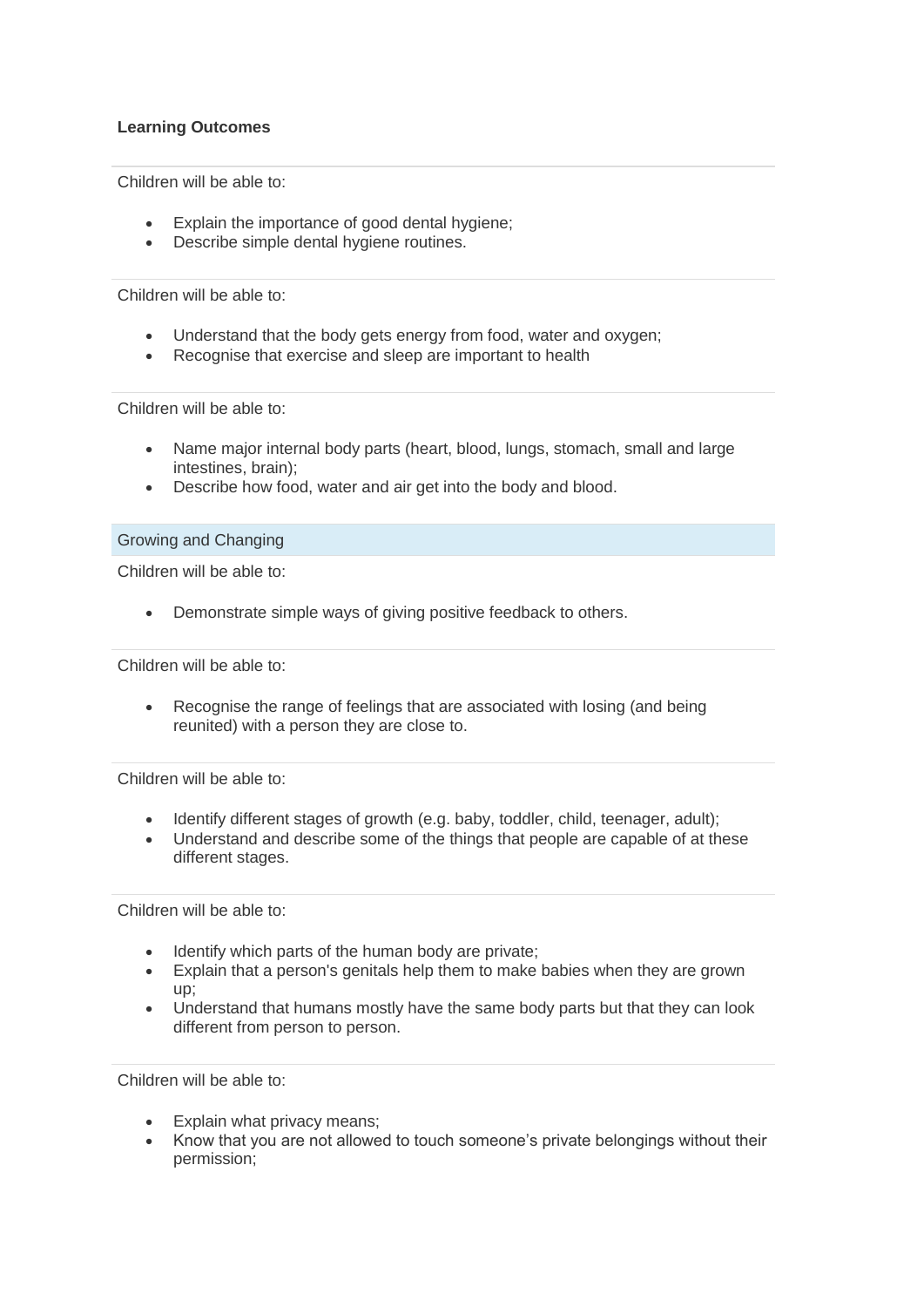• Give examples of different types of private information.

# Y3

| <b>Learning Outcomes</b> | <b>SCARF lesson plar</b> |
|--------------------------|--------------------------|
| Me and My Relationships  |                          |

| Children will be able to:<br>Explain why we have rules;<br>Explore why rules are different for different age groups, in particular for internet-<br>based activities;<br>Suggest appropriate rules for a range of settings;<br>Consider the possible consequences of breaking the rules. | As a rule                 |
|------------------------------------------------------------------------------------------------------------------------------------------------------------------------------------------------------------------------------------------------------------------------------------------|---------------------------|
| Children will be able to:<br>Explain some of the feelings someone might have when they lose something<br>important to them;<br>Understand that these feelings are normal and a way of dealing with the situation.<br>$\bullet$                                                           | My special p<br>$\bullet$ |
| Children will be able to:<br>Define and demonstrate cooperation and collaboration;<br>Identify the different skills that people can bring to a group task;<br>Demonstrate how working together in a collaborative manner can help everyone to<br>achieve success.                        | Tangram tea               |
| Children will be able to:<br>Identify people who they have a special relationship with;<br>Suggest strategies for maintaining a positive relationship with their special people.<br>$\bullet$                                                                                            | Looking afte              |
| Children will be able to:<br>Rehearse and demonstrate simple strategies for resolving given conflict situations.                                                                                                                                                                         | How can we                |
| Children will be able to:<br>Explain what a dare is;<br>Understand that no-one has the right to force them to do a dare;                                                                                                                                                                 | Dan's dare<br>$\bullet$   |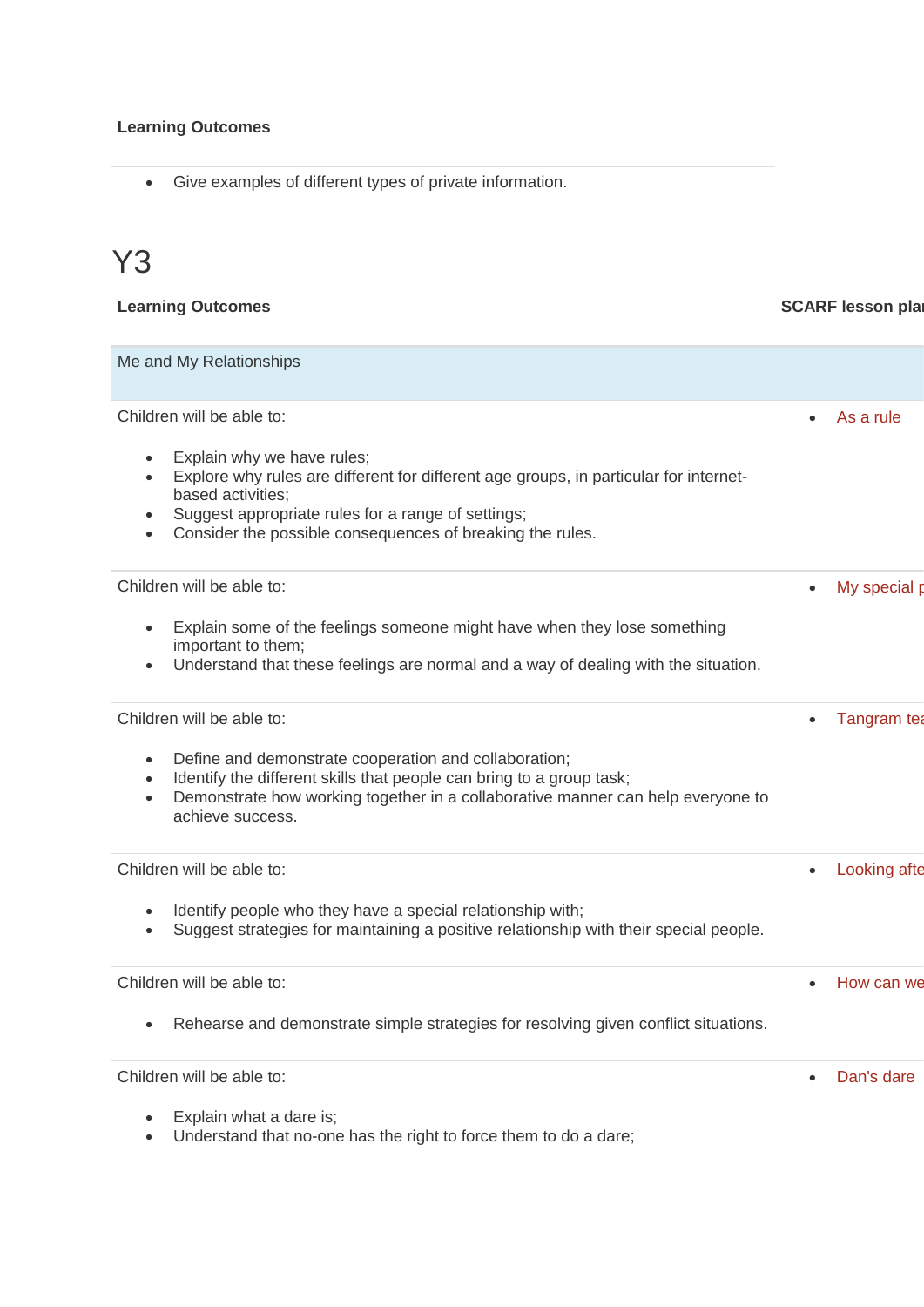## **Learning Outcomes CONSIDERENT CONSIDERED ASSESSED ASSESSED PROPERTY ASSESSED PROPERTY ASSESSED PROPERTY ASSESSED PROPERTY ASSESSED PROPERTY ASSESSED PROPERTY ASSESSED PROPERTY ASSESSED PROPERTY ASSESSED PROPERTY ASSESSE**

| Suggest strategies to use if they are ever made to feel uncomfortable or unsafe by<br>someone asking them to do a dare.                                                                                                                                                                                                                           |                    |
|---------------------------------------------------------------------------------------------------------------------------------------------------------------------------------------------------------------------------------------------------------------------------------------------------------------------------------------------------|--------------------|
| Children will be able to:                                                                                                                                                                                                                                                                                                                         | <b>Thunks</b>      |
| Express opinions and listen to those of others;<br>Consider others' points of view;<br>Practise explaining the thinking behind their ideas and opinions.<br>$\bullet$                                                                                                                                                                             |                    |
| Children will be able to:                                                                                                                                                                                                                                                                                                                         | <b>Friends are</b> |
| Identify qualities of friendship;<br>$\bullet$<br>Suggest reasons why friends sometimes fall out;<br>Rehearse and use, now or in the future, skills for making up again.<br>$\bullet$                                                                                                                                                             |                    |
| <b>Valuing Difference</b>                                                                                                                                                                                                                                                                                                                         |                    |
| Children will be able to:                                                                                                                                                                                                                                                                                                                         | Family and         |
| Recognise that there are many different types of family;<br>Understand what is meant by 'adoption' 'fostering' and 'same-sex relationships.'                                                                                                                                                                                                      |                    |
| Children will be able to:                                                                                                                                                                                                                                                                                                                         | My commun          |
| Define the term 'community';<br>$\bullet$<br>Identify the different communities that they belong to;<br>$\bullet$<br>Recognise the benefits that come with belonging to a community, in particular the<br>$\bullet$<br>benefit to mental health and wellbeing.                                                                                    |                    |
| Children will be able to:                                                                                                                                                                                                                                                                                                                         | <b>Respect and</b> |
| Reflect on listening skills;<br>$\bullet$<br>Give examples of respectful language;<br>Give examples of how to challenge another's viewpoint, respectfully.                                                                                                                                                                                        |                    |
| Children will be able to:                                                                                                                                                                                                                                                                                                                         | <b>Our friends</b> |
| Explain that people living in the UK have different origins;<br>Identify similarities and differences between a diverse range of people from<br>varying national, regional, ethnic and religious backgrounds;<br>Identity some of the qualities that people from a diverse range of backgrounds<br>$\bullet$<br>need in order to get on together. |                    |
| Children will be able to:                                                                                                                                                                                                                                                                                                                         | Let's celebra      |

- Recognise the factors that make people similar to and different from each other;
- Recognise that repeated name calling is a form of bullying;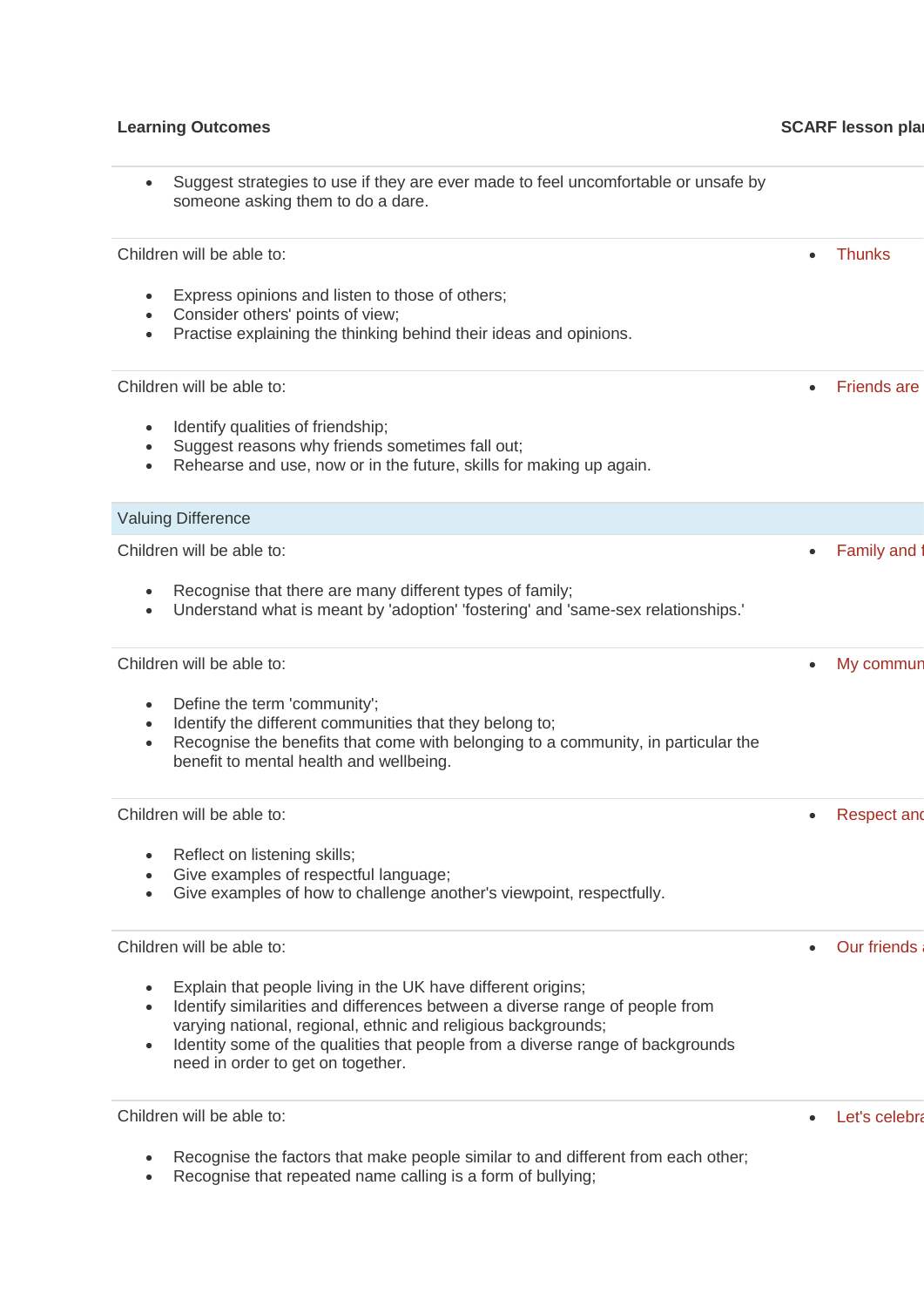### **Learning Outcomes CONSIDERENT CONSIDERED ASSESSED FOR A SCARF lesson plans**

### • Suggest strategies for dealing with name calling (including talking to a trusted adult).

Children will be able to:

- Understand and explain some of the reasons why different people are bullied;
- Explore why people have prejudiced views and understand what this is.

# Keeping Myself Safe Children will be able to: Identify situations which are safe or unsafe; • Identify people who can help if a situation is unsafe; • Suggest strategies for keeping safe. Safe or unsa Children will be able to: • Define the words danger and risk and explain the difference between the two; • Demonstrate strategies for dealing with a risky situation. Danger or ri Children will be able to: Identify some key risks from and effects of cigarettes and alcohol; • Know that most people choose not to smoke cigarettes; (Social Norms message) • Define the word 'drug' and understand that nicotine and alcohol are both drugs. Alcohol and Children will be able to: Identify risk factors in given situations; Suggest ways of reducing or managing those risks. • The Risk Ro Children will be able to: Evaluate the validity of statements relating to online safety; • Recognise potential risks associated with browsing online; Give examples of strategies for safe browsing online. • Super Seard Children will be able to: • Know that our body can often give us a sign when something doesn't feel right; to trust these signs and talk to a trusted adult if this happens; Recognise and describe appropriate behaviour online as well as offline; None of you

• Identify what constitutes personal information and when it is not appropriate or safe to share this;

• [Zeb](https://www.coramlifeeducation.org.uk/scarf/lesson-plans/zeb)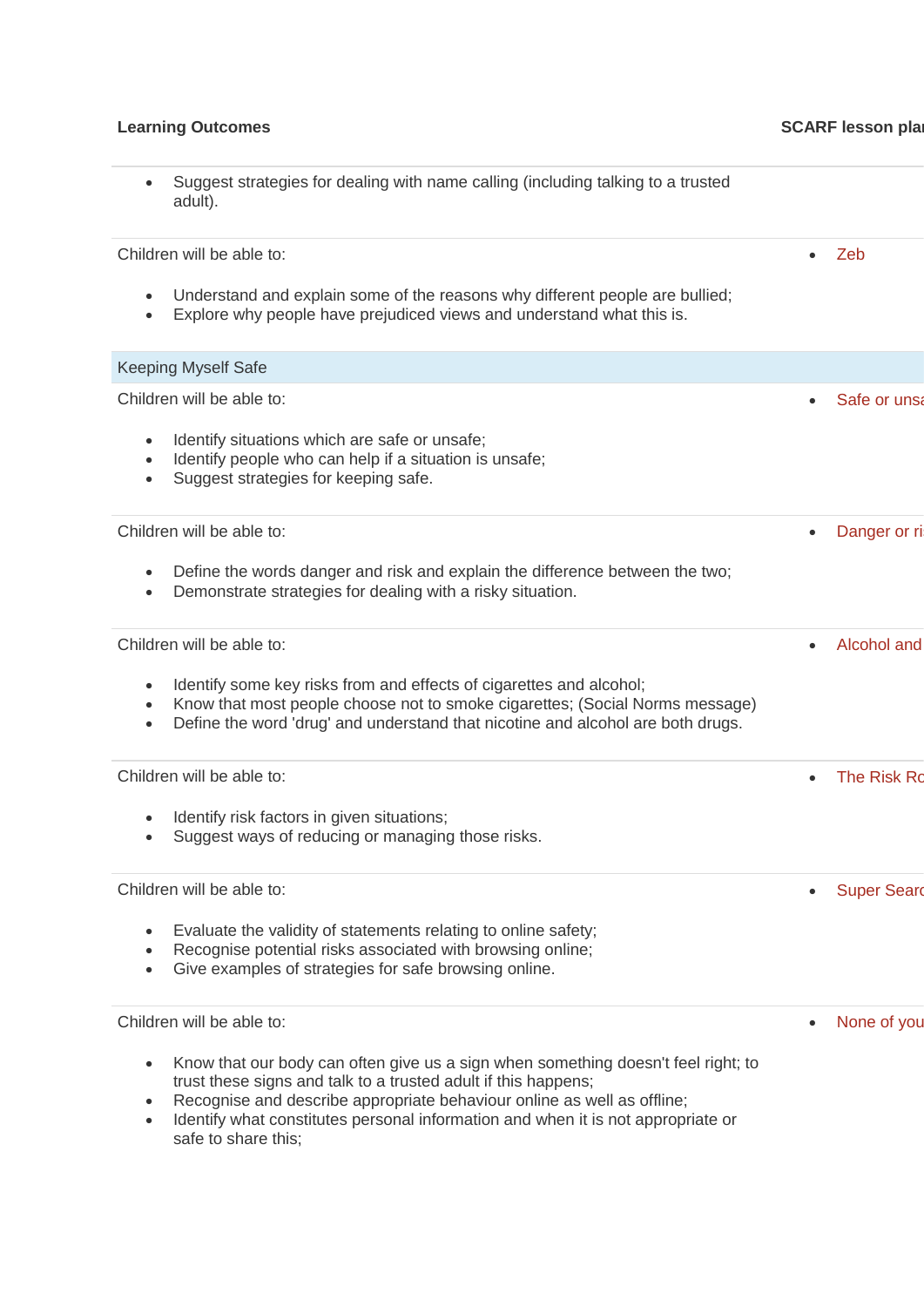| Understand and explain how to get help in a situation where requests for images<br>$\bullet$<br>or information of themselves or others occurs.                                                                                           |           |                      |
|------------------------------------------------------------------------------------------------------------------------------------------------------------------------------------------------------------------------------------------|-----------|----------------------|
| Children will be able to:                                                                                                                                                                                                                | $\bullet$ | <b>Raisin challe</b> |
| Demonstrate strategies for assessing risks;<br>$\bullet$<br>Understand and explain decision-making skills;<br>$\bullet$<br>Understand where to get help from when making decisions.<br>$\bullet$                                         |           |                      |
| Children will be able to:                                                                                                                                                                                                                | $\bullet$ | Help or harn         |
| Understand that medicines are drugs and suggest ways that they can be helpful or<br>harmful.                                                                                                                                             |           |                      |
| <b>Rights and Responsibilities</b>                                                                                                                                                                                                       |           |                      |
| Children will be able to:                                                                                                                                                                                                                | ٠         | Our helpful          |
| Define what a volunteer is;<br>Identify people who are volunteers in the school community;<br>Recognise some of the reasons why people volunteer, including mental health and<br>$\bullet$<br>wellbeing benefits to those who volunteer. |           |                      |
| Children will be able to:                                                                                                                                                                                                                | ٠         | <b>Helping eac</b>   |
| Identify key people who are responsible for them to stay safe and healthy;<br>Suggest ways they can help these people.                                                                                                                   |           |                      |
| Children will be able to:                                                                                                                                                                                                                | $\bullet$ | <b>Recount tas</b>   |
| Understand the difference between 'fact' and 'opinion';<br>Understand how an event can be perceived from different viewpoints;<br>$\bullet$<br>Plan, draft and publish a recount using the appropriate language.                         |           |                      |
| Children will be able to:                                                                                                                                                                                                                | $\bullet$ | Harold's env         |
| Define what is meant by the environment;<br>Evaluate and explain different methods of looking after the school environment;<br>$\bullet$<br>Devise methods of promoting their priority method.<br>$\bullet$                              |           |                      |
| Children will be able to:                                                                                                                                                                                                                |           | <b>Can Harold</b>    |
| Understand the terms 'income', 'saving' and 'spending';<br>Recognise that there are times we can buy items we want and times when we<br>need to save for items;                                                                          |           |                      |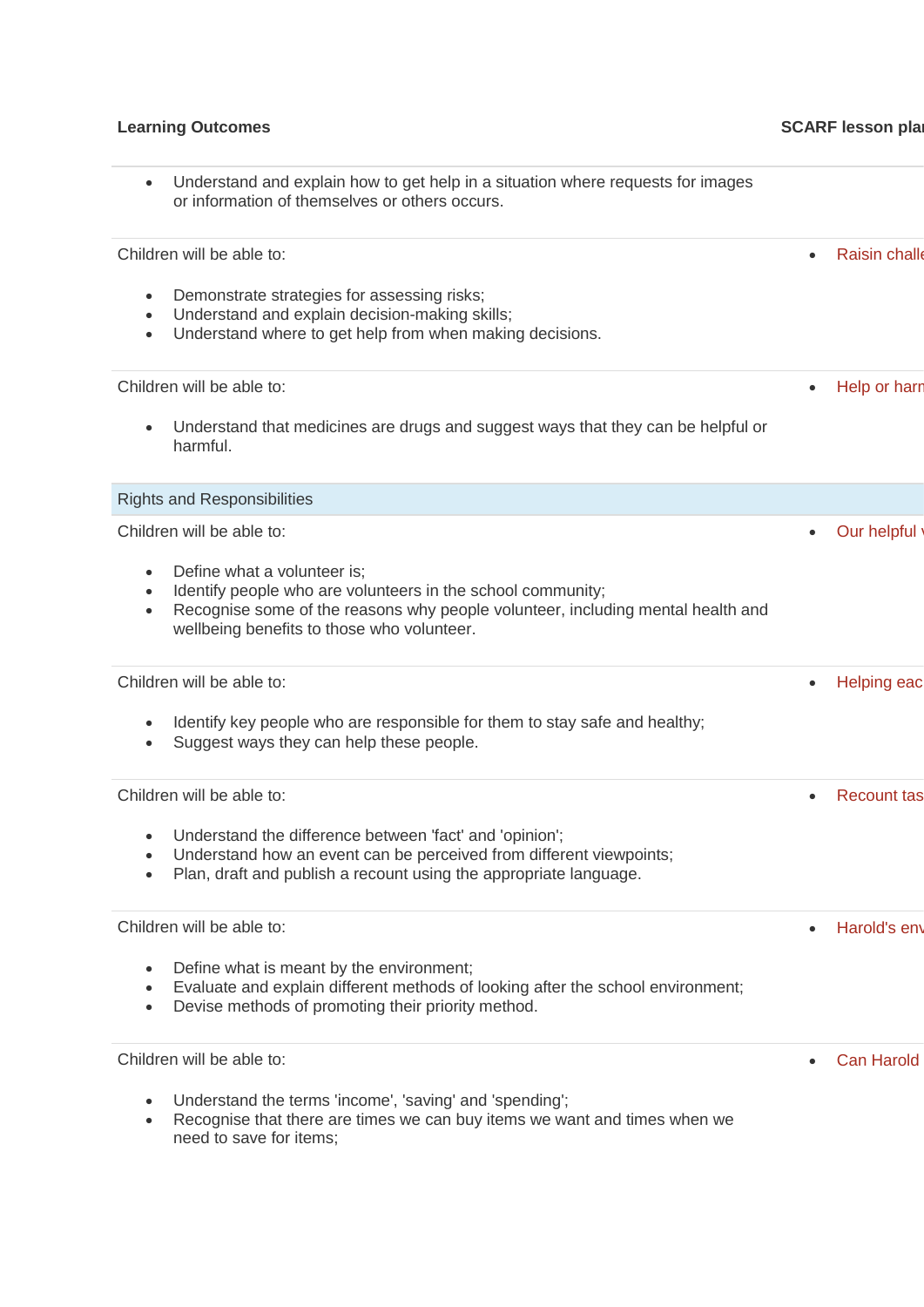### **Learning Outcomes CONSIDERENT CONSIDERED ASSESSED FOR A SCARF lesson plans**

Children will be able to:

- Explain that people earn their income through their jobs;
- Understand that the amount people get paid is due to a range of factors (skill, experience, training, responsibility etc.)

# Being My Best Children will be able to: • Explain how each of the food groups on the **Eatwell Guide** (formerly Eatwell Plate) benefits the body; • Explain what is meant by the term 'balanced diet'; • Give examples what foods might make up a healthy balanced meal. Derek cooks Children will be able to: • Explain how some infectious illnesses are spread from one person to another; • Explain how simple hygiene routines can help to reduce the risk of the spread of infectious illnesses; Suggest medical and non-medical ways of treating an illness. Poorly Haro Children will be able to: • Develop skills in discussion and debating an issue; • Demonstrate their understanding of health and wellbeing issues that are relevant to them; • For or again

- Empathise with different view points;
- Make recommendations, based on their research.

Children will be able to:

- Identify their achievements and areas of development;
- Recognise that people may say kind things to help us feel good about ourselves;
- Explain why some groups of people are not represented as much on television/in the media.

Children will be able to:

- Demonstrate how working together in a collaborative manner can help everyone to achieve success;
- Understand and explain how the brain sends and receives messages through the nerves.

**Earning mon** 

Getting on **v** 

• I am fantast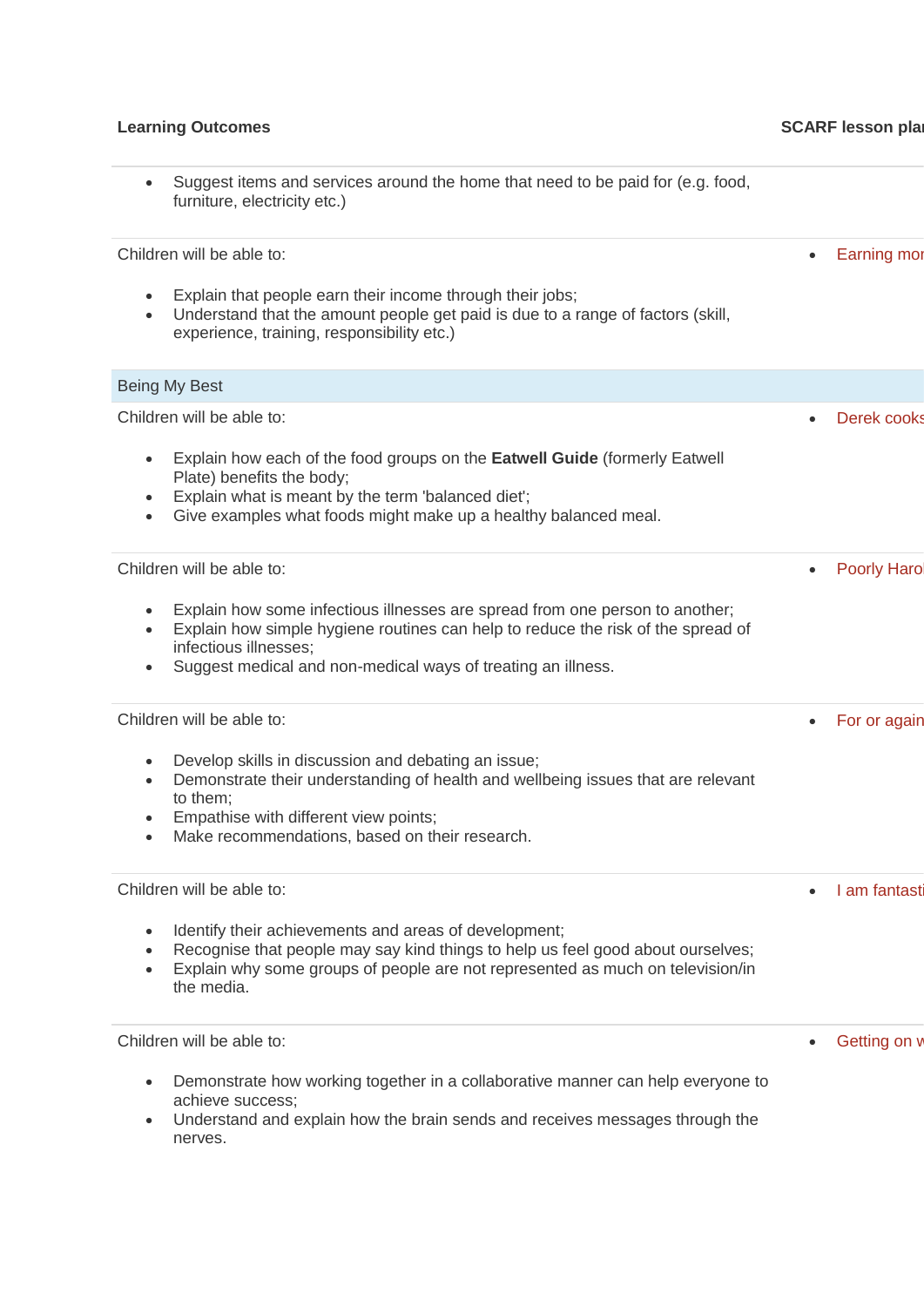## **Learning Outcomes CONSIDERENT SCARF lesson plans SCARF** lesson plans

| Children will be able to:                                                                                                                                                                                                                                                                                         | $\bullet$ | Body team          |
|-------------------------------------------------------------------------------------------------------------------------------------------------------------------------------------------------------------------------------------------------------------------------------------------------------------------|-----------|--------------------|
| Name major internal body parts (heart, blood, lungs, stomach, small and large<br>$\bullet$<br>intestines, liver, brain);<br>Describe how food, water and air get into the body and blood.<br>$\bullet$                                                                                                            |           |                    |
| Children will be able to:                                                                                                                                                                                                                                                                                         | $\bullet$ | <b>Top talents</b> |
| Explain some of the different talents and skills that people have and how skills are<br>$\bullet$<br>developed;<br>Recognise their own skills and those of other children in the class.<br>$\bullet$                                                                                                              |           |                    |
| Growing and Changing                                                                                                                                                                                                                                                                                              |           |                    |
| Children will be able to:                                                                                                                                                                                                                                                                                         | $\bullet$ | Relationship       |
| Identify different types of relationships;<br>$\bullet$<br>Recognise who they have positive healthy relationships with.<br>$\bullet$                                                                                                                                                                              |           |                    |
| Children will be able to:                                                                                                                                                                                                                                                                                         | $\bullet$ | <b>Body space</b>  |
| Understand what is meant by the term body space (or personal space);<br>$\bullet$<br>Identify when it is appropriate or inappropriate to allow someone into their body<br>$\bullet$<br>space;<br>Rehearse strategies for when someone is inappropriately in their body space.<br>$\bullet$                        |           |                    |
| Children will be able to:                                                                                                                                                                                                                                                                                         |           | Secret or su       |
| Define the terms 'secret' and 'surprise' and know the difference between a safe<br>$\bullet$<br>and an unsafe secret;<br>Recognise how different surprises and secrets might make them feel;<br>$\bullet$<br>Know who they could ask for help if a secret made them feel uncomfortable or<br>$\bullet$<br>unsafe. |           |                    |
| Children will be able to:                                                                                                                                                                                                                                                                                         | $\bullet$ | My changing        |
| Recognise that babies come from the joining of an egg and sperm;<br>$\bullet$<br>Explain what happens when an egg doesn't meet a sperm;<br>$\bullet$<br>Understand that for girls, periods are a normal part of puberty.<br>$\bullet$                                                                             |           |                    |
| Cross-curricular project                                                                                                                                                                                                                                                                                          |           |                    |
| Children will be able to:                                                                                                                                                                                                                                                                                         |           | Let's have a       |

- Explain whose responsibility it is to look after the local environment;
- Plan and carry out an event which will benefit the local environment.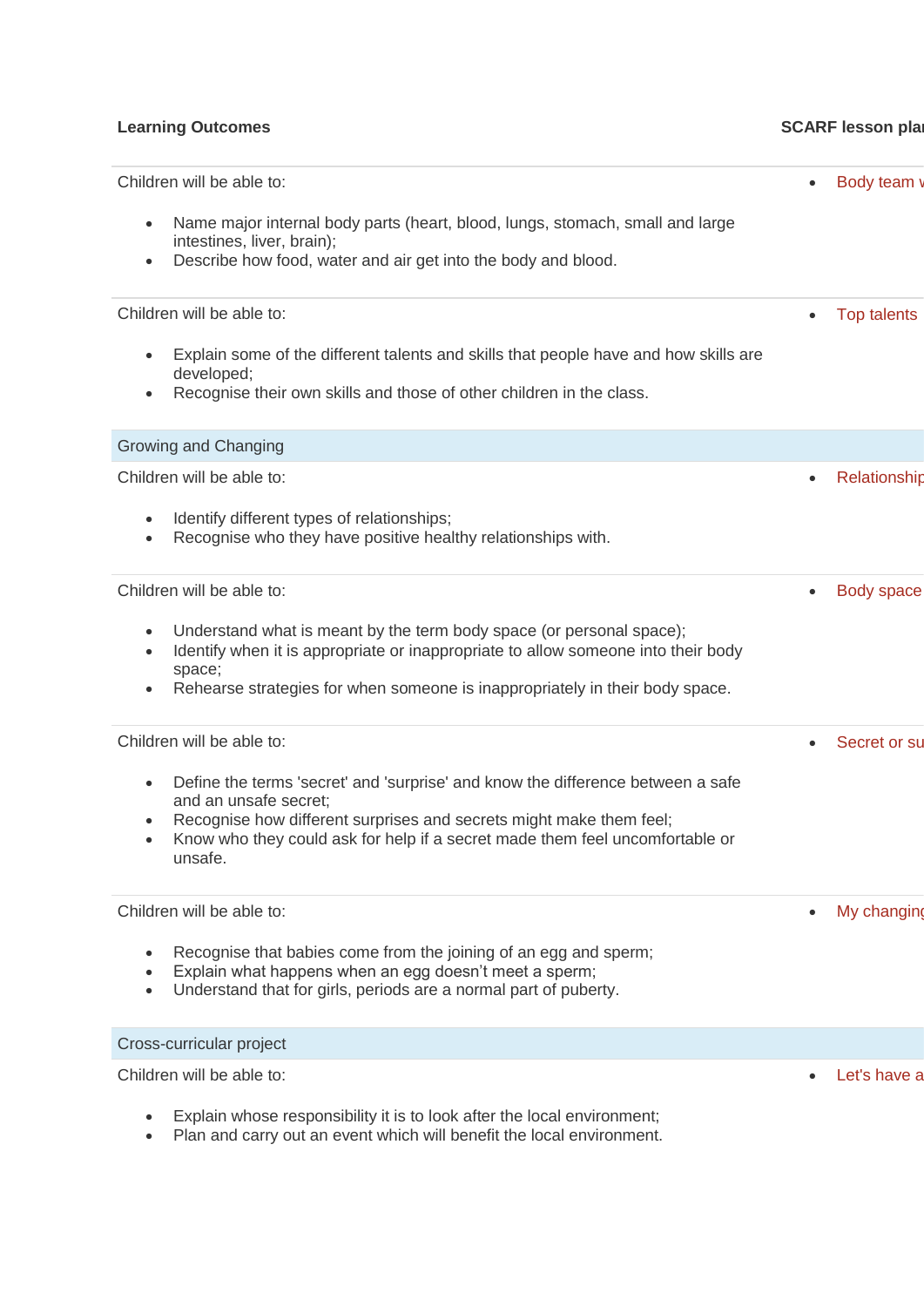# Y4

# **Learning Outcomes CONSIDER 1999 CONSIDER 1999 SCARF lesson plans**

| Me and My Relationships                                                                                                                                                                                                                                                            |                                   |
|------------------------------------------------------------------------------------------------------------------------------------------------------------------------------------------------------------------------------------------------------------------------------------|-----------------------------------|
| Children will be able to:<br>Describe 'good' and 'not so good' feelings and how feelings can affect our physical<br>$\bullet$<br>state;<br>Explain how different words can express the intensity of feelings.<br>$\bullet$                                                         | An email fro<br>$\bullet$         |
| Children will be able to:<br>Explain what we mean by a 'positive, healthy relationship';<br>$\bullet$<br>Describe some of the qualities that they admire in others.<br>$\bullet$                                                                                                   | Ok or not ok                      |
| Children will be able to:<br>Recognise that there are times when they might need to say 'no' to a friend;<br>$\bullet$<br>Describe appropriate assertive strategies for saying 'no' to a friend.<br>$\bullet$                                                                      | Ok or not ok<br>$\bullet$         |
| Children will be able to:<br>Demonstrate strategies for working on a collaborative task;<br>$\bullet$<br>Define successful qualities of teamwork and collaboration.<br>$\bullet$                                                                                                   | Human mac<br>$\bullet$            |
| Children will be able to:<br>Identify a wide range of feelings;<br>$\bullet$<br>Recognise that different people can have different feelings in the same situation;<br>$\bullet$<br>Explain how feelings can be linked to physical state.<br>$\bullet$                              | <b>Different fee</b><br>$\bullet$ |
| Children will be able to:<br>Demonstrate a range of feelings through their facial expressions and body<br>language;<br>Recognise that their feelings might change towards someone or something once<br>$\bullet$<br>they have further information.                                 | When feelin                       |
| Children will be able to:<br>Give examples of strategies to respond to being bullied, including what people can<br>٠<br>do and say;<br>Understand and give examples of who or where pressure to behave in an<br>$\bullet$<br>unhealthy, unacceptable or risky way might come from. | <b>Under press</b>                |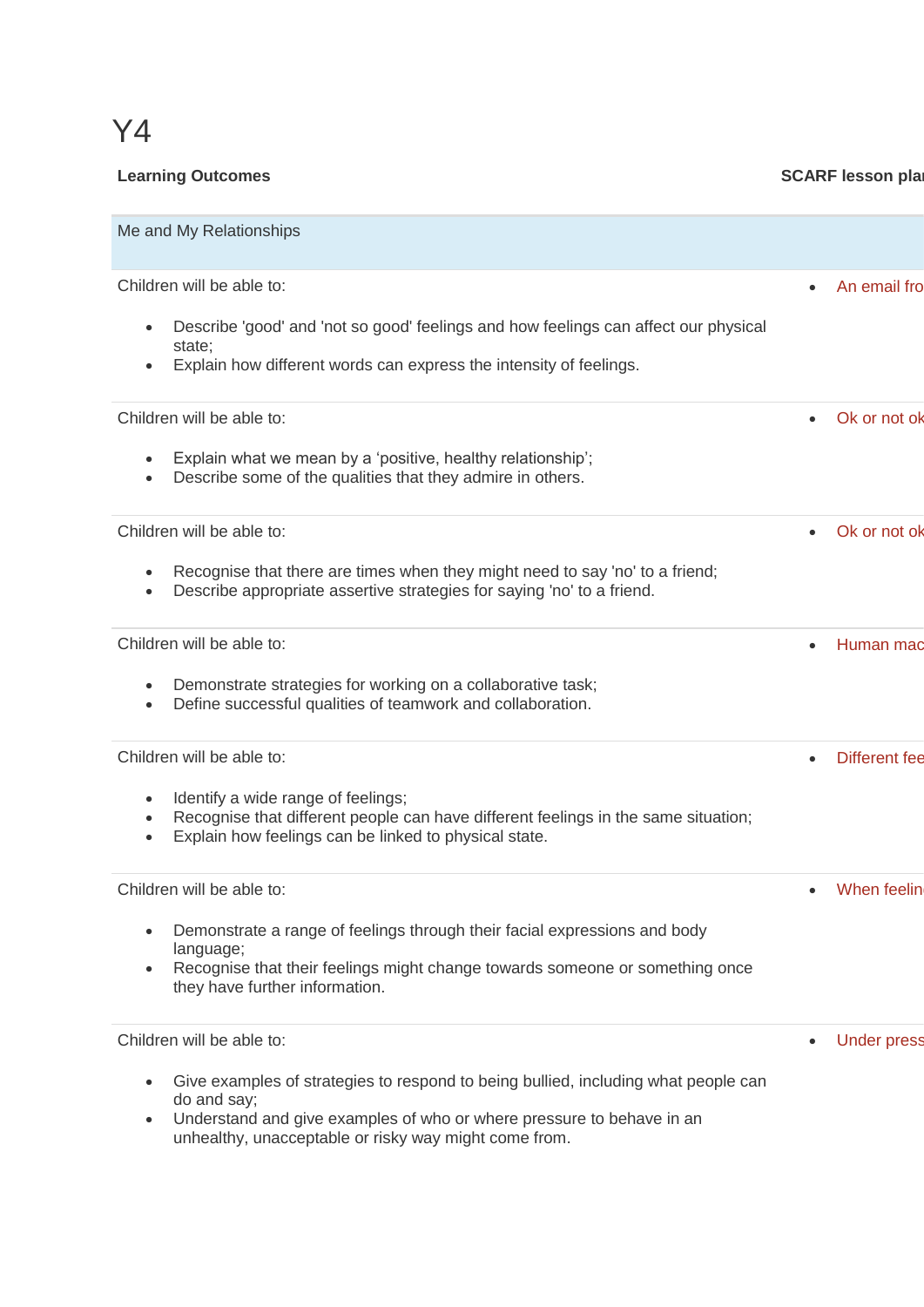# **Learning Outcomes CONSIDERENT SCARF lesson plans SCARF** lesson plans

| <b>Valuing Difference</b>                                                                                                                                                                                                                                                                                                       |                             |
|---------------------------------------------------------------------------------------------------------------------------------------------------------------------------------------------------------------------------------------------------------------------------------------------------------------------------------|-----------------------------|
| Children will be able to:                                                                                                                                                                                                                                                                                                       | Can you sor<br>$\bullet$    |
| Define the terms 'negotiation' and 'compromise';<br>$\bullet$<br>Understand the need to manage conflict or differences and suggest ways of doing<br>$\bullet$<br>this, through negotiation and compromise.                                                                                                                      |                             |
| Children will be able to:                                                                                                                                                                                                                                                                                                       | <b>Islands</b><br>$\bullet$ |
| Understand that they have the right to protect their personal body space;<br>$\bullet$<br>Recognise how others' non-verbal signals indicate how they feel when people are<br>close to their body space;<br>Suggest people they can talk to if they feel uncomfortable with other people's<br>$\bullet$<br>actions towards them. |                             |
| Children will be able to:                                                                                                                                                                                                                                                                                                       | Friend or ac                |
| Recognise that they have different types of relationships with people they know<br>$\bullet$<br>(e.g. close family, wider family, friends, acquaintances);<br>Give examples of features of these different types of relationships, including how<br>$\bullet$<br>they influence what is shared.                                 |                             |
| Children will be able to:                                                                                                                                                                                                                                                                                                       | What would                  |
| List some of the ways that people are different to each other (including differences<br>$\bullet$<br>of race, gender, religion);<br>Recognise potential consequences of aggressive behaviour;<br>$\bullet$<br>Suggest strategies for dealing with someone who is behaving aggressively.<br>$\bullet$                            |                             |
| Children will be able to:                                                                                                                                                                                                                                                                                                       | The people<br>$\bullet$     |
| • List some of the ways in which people are different to each other (including<br>ethnicity, gender, religious beliefs, customs and festivals);<br>Define the word respect and demonstrate ways of showing respect to others'<br>$\bullet$<br>differences.                                                                      |                             |
| Children will be able to:                                                                                                                                                                                                                                                                                                       | That is such<br>$\bullet$   |
| Understand and identify stereotypes, including those promoted in the media.<br>$\bullet$                                                                                                                                                                                                                                        |                             |
| <b>Keeping Myself Safe</b>                                                                                                                                                                                                                                                                                                      |                             |
| Children will be able to:                                                                                                                                                                                                                                                                                                       | Danger, risk                |
| Define the terms 'danger', 'risk' and 'hazard' and explain the difference between<br>$\bullet$<br>them;<br>dontify cityations which are either depensions ricky or hozardous:                                                                                                                                                   |                             |

• Identify situations which are either dangerous, risky or hazardous;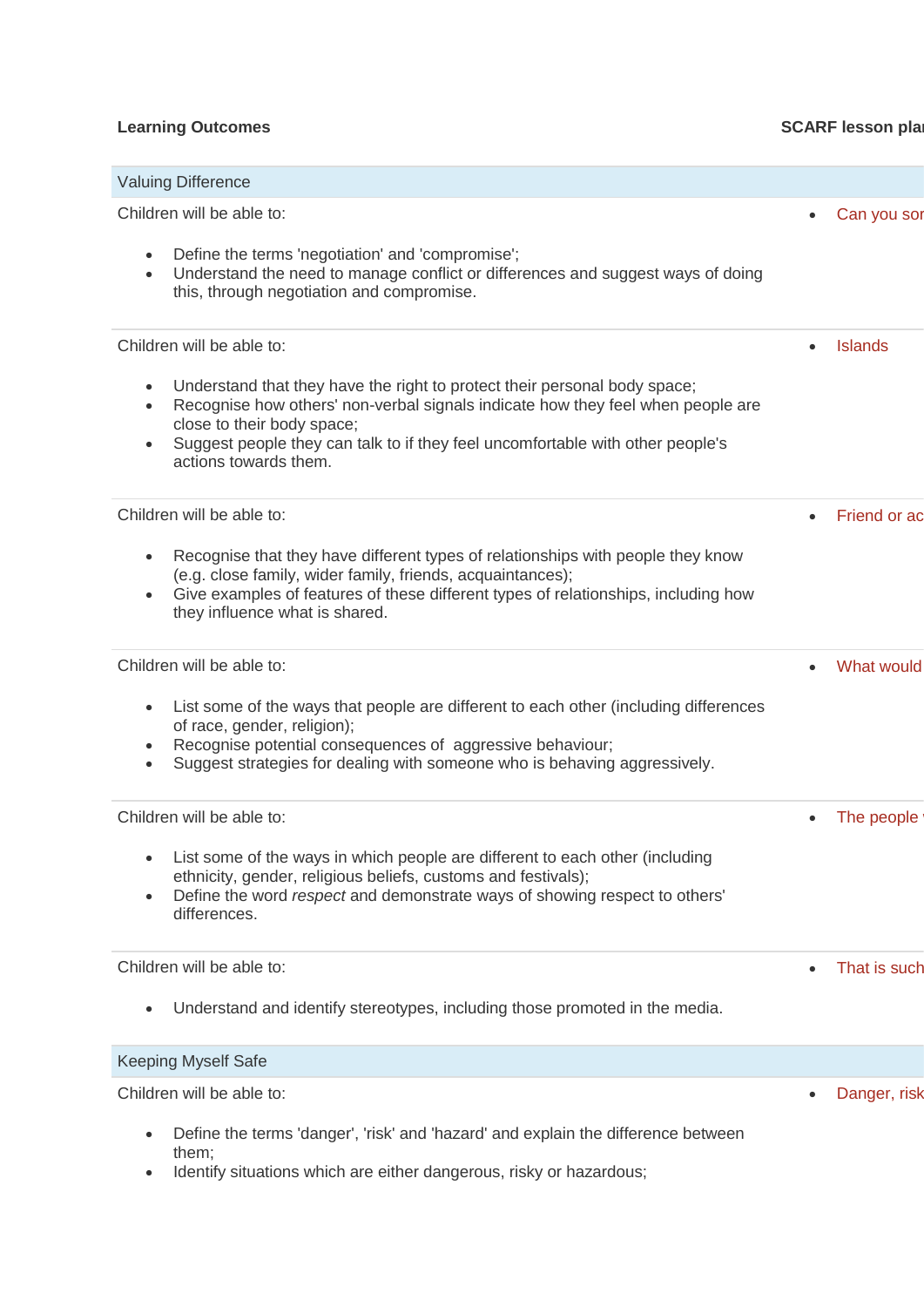# **Learning Outcomes CONSIDERENT SCARF lesson plans SCARF** lesson plans

| Suggest simple strategies for managing risk.                                                                                                                                                                                                                  |                          |
|---------------------------------------------------------------------------------------------------------------------------------------------------------------------------------------------------------------------------------------------------------------|--------------------------|
| Children will be able to:                                                                                                                                                                                                                                     | <b>Picture Wise</b>      |
| Identify images that are safe/unsafe to share online;<br>Know and explain strategies for safe online sharing;<br>Understand and explain the implications of sharing images online without consent.                                                            |                          |
| Children will be able to:                                                                                                                                                                                                                                     | How dare yo              |
| Define what is meant by the word 'dare';<br>$\bullet$<br>Identify from given scenarios which are dares and which are not;<br>Suggest strategies for managing dares.<br>$\bullet$                                                                              |                          |
| Children will be able to:                                                                                                                                                                                                                                     | Medicines: o             |
| Understand that medicines are drugs;<br>$\bullet$<br>Explain safety issues for medicine use;<br>Suggest alternatives to taking a medicine when unwell;<br>Suggest strategies for limiting the spread of infectious diseases (e.g. hand-<br>washing routines). |                          |
| Children will be able to:                                                                                                                                                                                                                                     | Know the no<br>$\bullet$ |
| Understand some of the key risks and effects of smoking and drinking alcohol;<br>$\bullet$<br>Understand that increasing numbers of young people are choosing not to smoke<br>$\bullet$<br>and that not all people drink alcohol (Social Norms theory).       |                          |
| Children will be able to:                                                                                                                                                                                                                                     | Keeping our              |
| Describe stages of identifying and managing risk;<br>Suggest people they can ask for help in managing risk.                                                                                                                                                   |                          |
| Children will be able to:                                                                                                                                                                                                                                     | <b>Raisin challe</b>     |
| Understand that we can be influenced both positively and negatively;<br>Give examples of some of the consequences of behaving in an unacceptable,<br>unhealthy or risky way.                                                                                  |                          |
| <b>Rights and Responsibilities</b>                                                                                                                                                                                                                            |                          |
| Children will be able to:                                                                                                                                                                                                                                     | Who helps u              |
| Explain how different people in the school and local community help them stay<br>$\bullet$<br>healthy and safe;                                                                                                                                               |                          |

• Define what is meant by 'being responsible';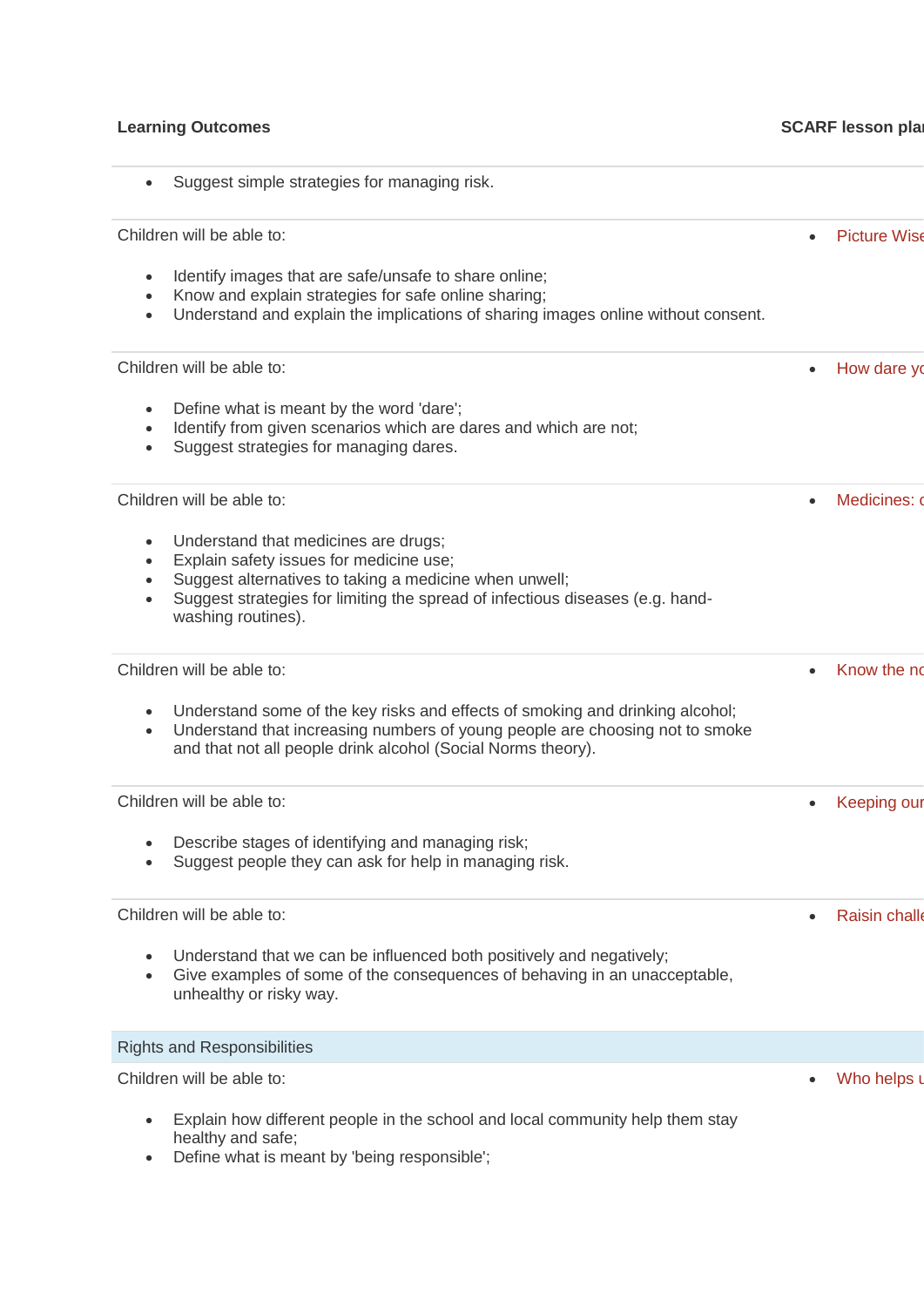# **Learning Outcomes CONSIDERENT CONSIDERED ASSESSED FOR A SCARF lesson plans** • Describe the various responsibilities of those who help them stay healthy and safe; • Suggest ways they can help the people who keep them healthy and safe. Children will be able to: Understand that humans have rights and also responsibilities; • Identify some rights and also responsibilities that come with these. [It's your right](https://www.coramlifeeducation.org.uk/scarf/lesson-plans/its-your-right) Children will be able to: Understand the reason we have rules: • Suggest and engage with ways that they can contribute to the decision-making process in school (e.g. through pupil voice/school council); • Recognise that everyone can make a difference within a democratic process. How do we Children will be able to: • Define the word *influence*; • Recognise that reports in the media can influence the way they think about a topic; • Form and present their own opinions based on factual information and express or present these in a respectful and courteous manner. • [In the news!](https://www.coramlifeeducation.org.uk/scarf/lesson-plans/in-the-news) Children will be able to: • Explain the role of the bystander and how it can influence bullying or other antisocial behaviour; • Recognise that they can play a role in influencing outcomes of situations by their actions. Safety in nu Children will be able to: • Understand some of the ways that various national and international environmental organisations work to help take care of the environment; • Understand and explain the value of this work. • [Logo quiz](https://www.coramlifeeducation.org.uk/scarf/lesson-plans/logo-quiz) Children will be able to: • Define the terms 'income' and 'expenditure'; List some of the items and services of expenditure in the school and in the home: • Prioritise items of expenditure in the home from most essential to least essential. • Harold's exp Children will be able to: Why pay tax

• Explain what is meant by the terms 'income tax', 'National Insurance' and 'VAT';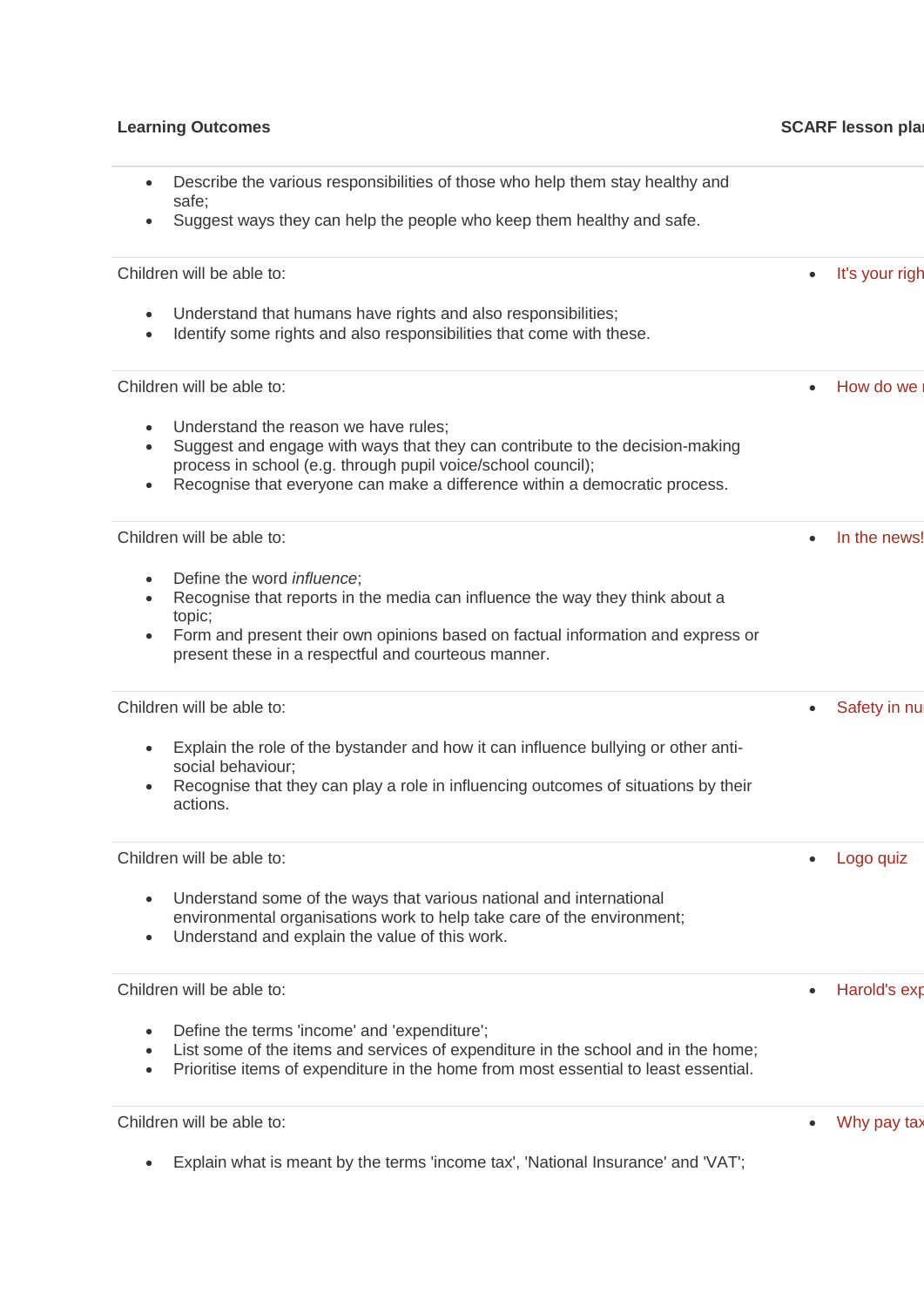# **Learning Outcomes CONSIDERENT CONSIDERED ASSESSED FOR A SCARF lesson plans** • Understand how a payslip is laid out showing both pay and deductions; • Prioritise public services from most essential to least essential. Being My Best Children will be able to: Identify ways in which everyone is unique; • Appreciate their own uniqueness; • Recognise that there are times when they will make the same choices as their friends and times when they will choose differently. What makes Children will be able to: • Give examples of choices they make for themselves and choices others make for them; • Recognise that there are times when they will make the same choices as their friends and times when they will choose differently. **Making choi** Children will be able to: • Understand that the body gets energy from food, water and oxygen and that exercise and sleep are important to our health; • Plan a menu which gives a healthy balanced of foods from across the food groups on the **Eatwell Guide** (formerly Eatwell Plate). **SCARF Hot** Children will be able to: • Understand the ways in which they can contribute to the care of the environment (using some or all of the seven Rs); • Suggest ways the Seven Rs recycling methods can be applied to different scenarios. **Harold's Set** Children will be able to: • Define what is meant by the word 'community'; Suggest ways in which different people support the school community: • Identify qualities and attributes of people who support the school community. My school c Growing and Changing Children will be able to: Describe some of the changes that happen to people during their lives; **[Moving house](https://www.coramlifeeducation.org.uk/scarf/lesson-plans/moving-house-1)**

- Explain how the Learning Line can be used as a tool to help them manage change more easily;
- Suggest people who may be able to help them deal with change.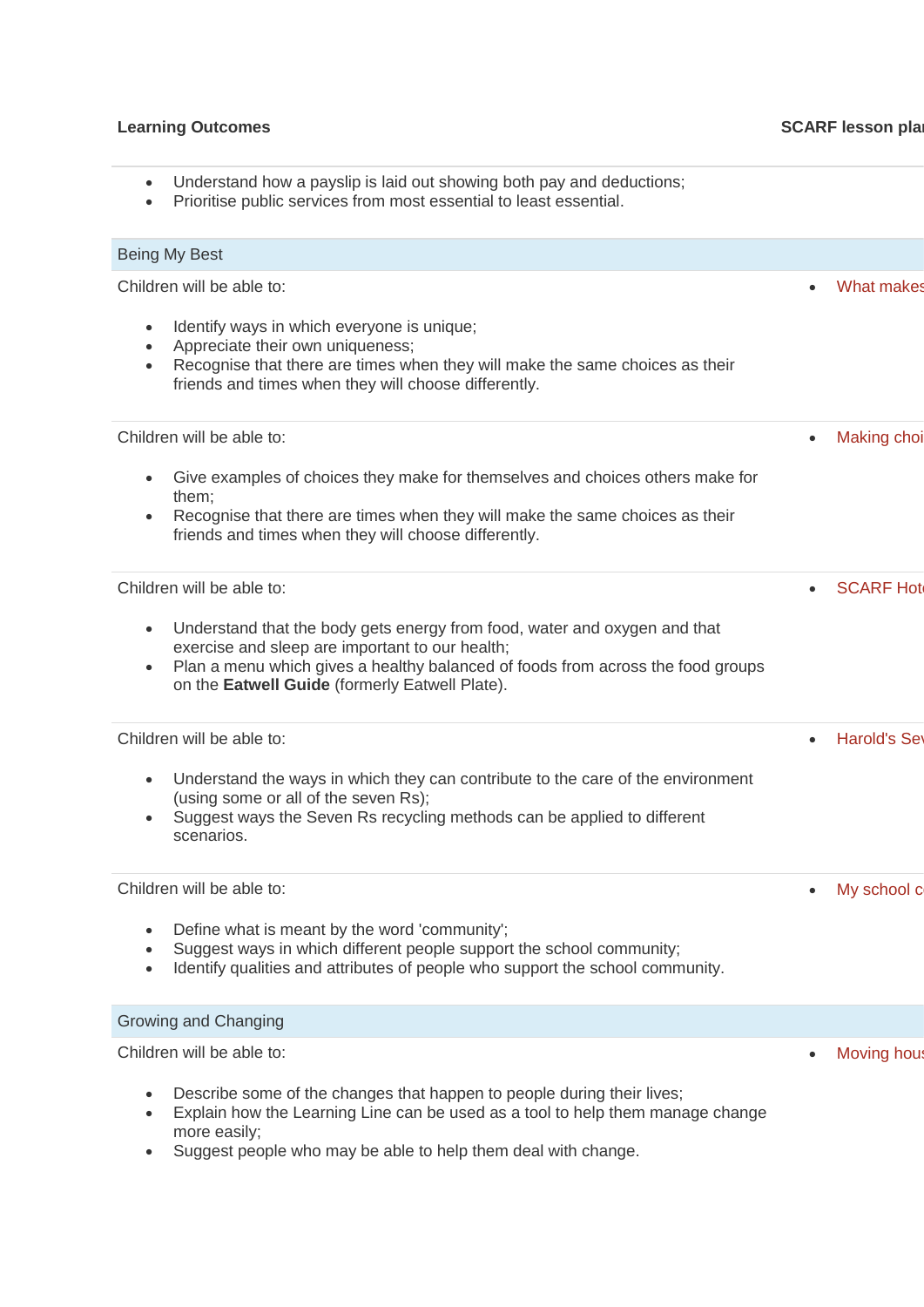# **Learning Outcomes CONSIDERENT SCARF lesson plans SCARF** lesson plans

| Children will be able to:<br>Name some positive and negative feelings;<br>Understand how the onset of puberty can have emotional as well as physical<br>impact<br>Suggest reasons why young people sometimes fall out with their parents;<br>Take part in a role play practising how to compromise.                                                                                | My feelings         |
|------------------------------------------------------------------------------------------------------------------------------------------------------------------------------------------------------------------------------------------------------------------------------------------------------------------------------------------------------------------------------------|---------------------|
| Children will be able to:<br>Identify parts of the body that males and females have in common and those that<br>are different;<br>Know the correct terminology for their genitalia;<br>Understand and explain why puberty happens.                                                                                                                                                 | All change!         |
| Children will be able to:<br>Know the key facts of the menstrual cycle;<br>Understand that periods are a normal part of puberty for girls;<br>Identify some of the ways to cope better with periods.                                                                                                                                                                               | <b>Preparing fo</b> |
| Children will be able to:<br>Define the terms 'secret' and 'surprise' and know the difference between a safe<br>and an unsafe secret;<br>Recognise how different surprises and secrets might make them feel;<br>Know who they could ask for help if a secret made them feel uncomfortable or<br>unsafe.                                                                            | Secret or su        |
| Children will be able to:<br>Understand that marriage is a commitment to be entered into freely and not<br>against someone's will;<br>Recognise that marriage includes same sex and opposite sex partners;<br>Know the legal age for marriage in England or Scotland;<br>Discuss the reasons why a person would want to be married, or live together, or<br>have a civil ceremony. | Together            |
| Cross-curricular project                                                                                                                                                                                                                                                                                                                                                           |                     |
| Children will be able to:<br>Define what a volunteer is;                                                                                                                                                                                                                                                                                                                           | Volunteering        |

• Use the Five Ways to Wellbeing theory to suggest some of the reasons why people volunteer.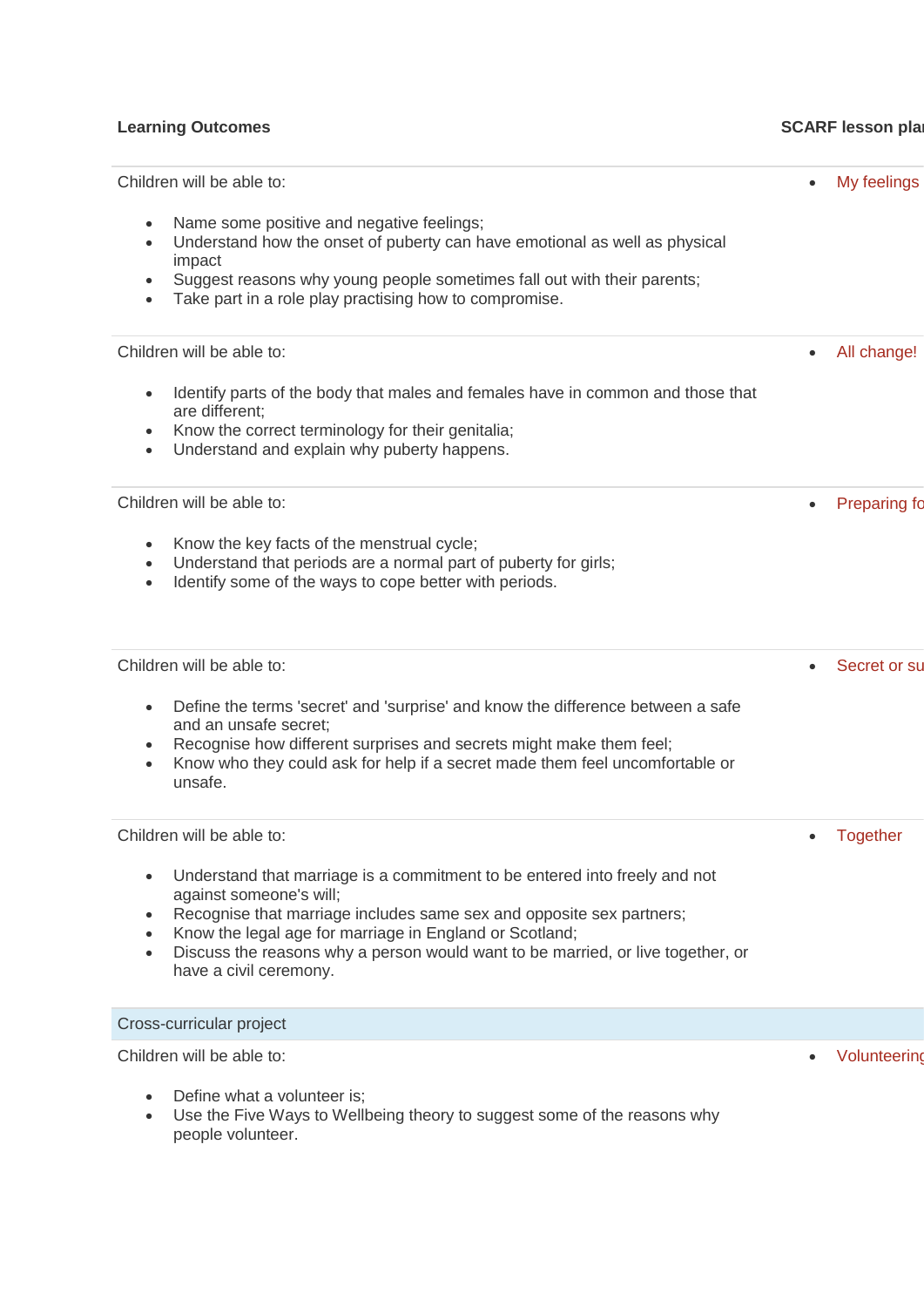# Y5

| <b>Learning Outcomes</b>                                                                                                                                                                                                                                                           | <b>SCARF lesson plan</b>  |
|------------------------------------------------------------------------------------------------------------------------------------------------------------------------------------------------------------------------------------------------------------------------------------|---------------------------|
| Me and My Relationships                                                                                                                                                                                                                                                            |                           |
| Children will be able to:                                                                                                                                                                                                                                                          | Collaboratio              |
| Explain what collaboration means;<br>Give examples of how they have worked collaboratively;<br>$\bullet$<br>Describe the attributes needed to work collaboratively.<br>$\bullet$                                                                                                   |                           |
| Children will be able to:                                                                                                                                                                                                                                                          | Give and tal              |
| Explain what is meant by the terms negotiation and compromise;<br>Describe strategies for resolving difficult issues or situations.<br>$\bullet$                                                                                                                                   |                           |
| Children will be able to:                                                                                                                                                                                                                                                          | How good a                |
| Demonstrate how to respond to a wide range of feelings in others;<br>$\bullet$<br>Give examples of some key qualities of friendship;<br>$\bullet$<br>Reflect on their own friendship qualities.<br>$\bullet$                                                                       |                           |
| Children will be able to:                                                                                                                                                                                                                                                          | Relationship<br>$\bullet$ |
| Identify what things make a relationship unhealthy;<br>Identify who they could talk to if they needed help.<br>$\bullet$                                                                                                                                                           |                           |
| Children will be able to:                                                                                                                                                                                                                                                          | Being asser               |
| Identify characteristics of passive, aggressive and assertive behaviours;<br>Understand and rehearse assertiveness skills.<br>$\bullet$                                                                                                                                            |                           |
| Children will be able to:                                                                                                                                                                                                                                                          | Our emotion               |
| Recognise basic emotional needs, understand that they change according to<br>circumstance;<br>Identify risk factors in a given situation (involving smoking or other scenarios) and<br>$\bullet$<br>consider outcomes of risk taking in this situation, including emotional risks. |                           |
| Children will be able to:                                                                                                                                                                                                                                                          | Communica                 |
| Understand that online communication can be misinterpreted;<br>Accept that responsible and respectful behaviour is necessary when interacting<br>$\bullet$<br>with others online as well as face-to-face.                                                                          |                           |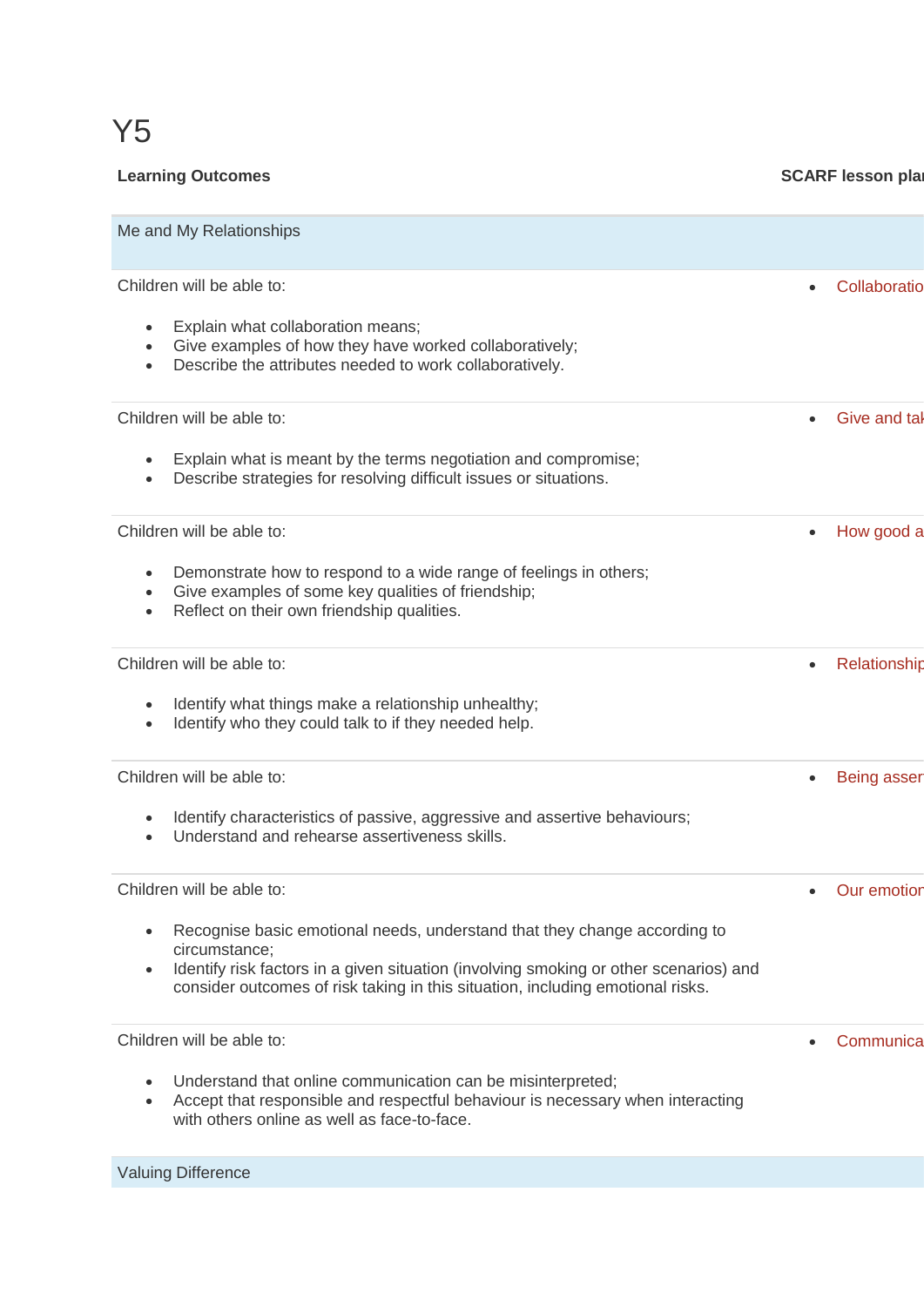| Children will be able to:                                                                                                                                                                                                                                                                                                                                                                      | <b>Qualities of</b>       |
|------------------------------------------------------------------------------------------------------------------------------------------------------------------------------------------------------------------------------------------------------------------------------------------------------------------------------------------------------------------------------------------------|---------------------------|
| Define some key qualities of friendship;<br>$\bullet$<br>Describe ways of making a friendship last;<br>$\bullet$<br>Explain why friendships sometimes end.<br>$\bullet$                                                                                                                                                                                                                        |                           |
| Children will be able to:                                                                                                                                                                                                                                                                                                                                                                      | Kind conver<br>$\bullet$  |
| Rehearse active listening skills:<br>$\bullet$<br>Demonstrate respectfulness in responding to others;<br>$\bullet$<br>Respond appropriately to others.<br>$\bullet$                                                                                                                                                                                                                            |                           |
| Children will be able to:                                                                                                                                                                                                                                                                                                                                                                      | Happy being<br>$\bullet$  |
| Develop an understanding of discrimination and its injustice, and describe this<br>using examples;<br>Empathise with people who have been, and currently are, subjected to injustice,<br>including through racism;<br>Consider how discriminatory behaviour can be challenged.                                                                                                                 |                           |
| Children will be able to:                                                                                                                                                                                                                                                                                                                                                                      | The land of               |
| Identify and describe the different groups that make up their school/wider<br>$\bullet$<br>community/other parts of the UK;<br>Describe the benefits of living in a diverse society;<br>$\bullet$<br>Explain the importance of mutual respect for different faiths and beliefs and how<br>$\bullet$<br>we demonstrate this.                                                                    |                           |
| Children will be able to:                                                                                                                                                                                                                                                                                                                                                                      | Is it true?               |
| Understand that the information we see online, either text or images, is not always<br>true or accurate;<br>Recognise that some people post things online about themselves that aren't true,<br>$\bullet$<br>sometimes this is so that people will like them;<br>Understand and explain the difference between sex, gender identity, gender<br>$\bullet$<br>expression and sexual orientation. |                           |
| Children will be able to:                                                                                                                                                                                                                                                                                                                                                                      | It could hap<br>$\bullet$ |
| Identify the consequences of positive and negative behaviour on themselves and<br>others;<br>Give examples of how individual/group actions can impact on others in a positive<br>or negative way.                                                                                                                                                                                              |                           |
| <b>Keeping Myself Safe</b>                                                                                                                                                                                                                                                                                                                                                                     |                           |
| Children will be able to:                                                                                                                                                                                                                                                                                                                                                                      | 'Thunking' a<br>$\bullet$ |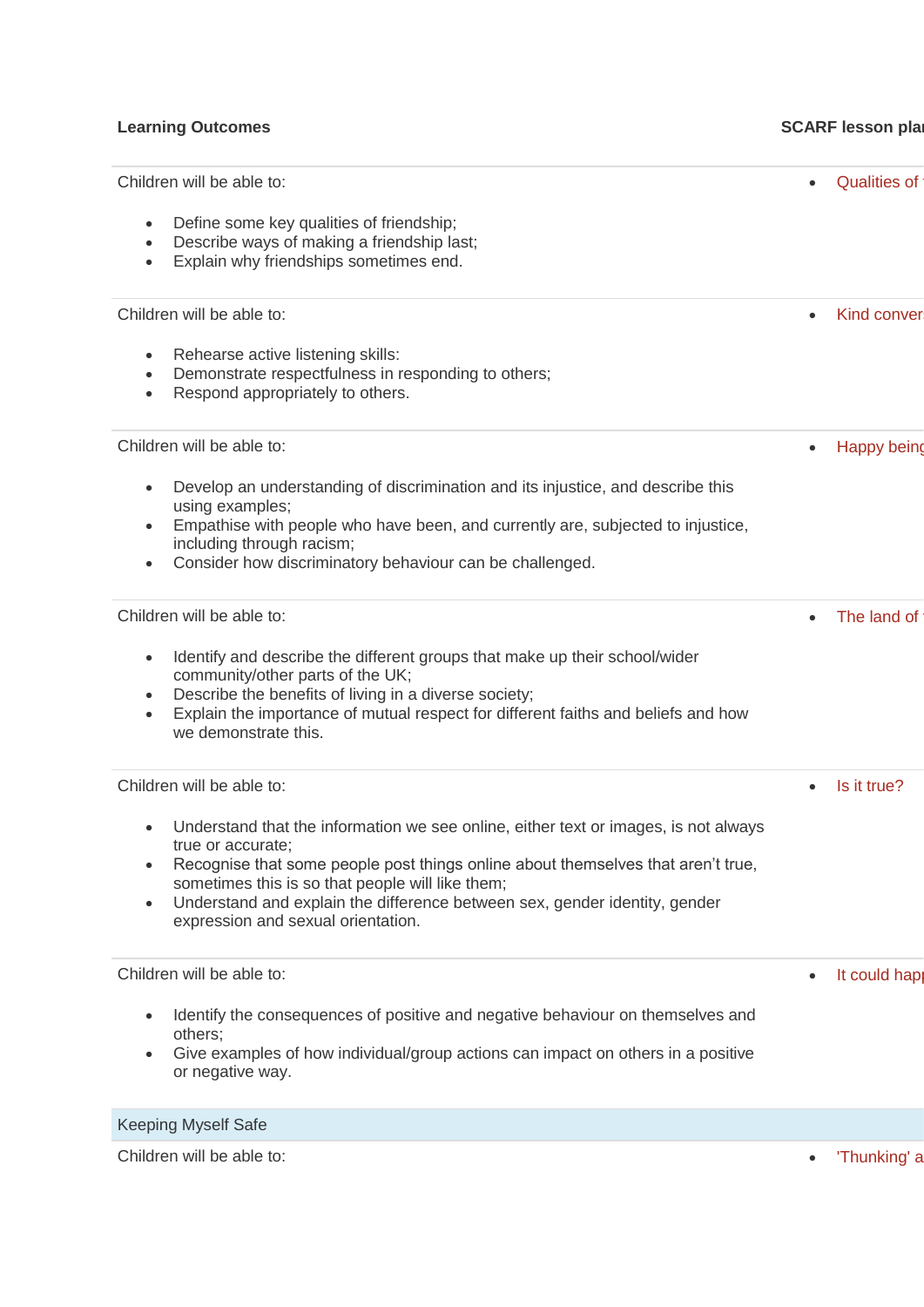| Explain what a habit is, giving examples;<br>Describe why and how a habit can be hard to change.                                                                                                                                                                                                                                                                                                                                                                              |                      |
|-------------------------------------------------------------------------------------------------------------------------------------------------------------------------------------------------------------------------------------------------------------------------------------------------------------------------------------------------------------------------------------------------------------------------------------------------------------------------------|----------------------|
| Children will be able to:                                                                                                                                                                                                                                                                                                                                                                                                                                                     | Jay's dilemn         |
| Recognise that there are positive and negative risks;<br>$\bullet$<br>Explain how to weigh up risk factors when making a decision;<br>$\bullet$<br>Describe some of the possible outcomes of taking a risk.<br>$\bullet$                                                                                                                                                                                                                                                      |                      |
| Children will be able to:                                                                                                                                                                                                                                                                                                                                                                                                                                                     | Spot bullying        |
| Demonstrate strategies to deal with both face-to-face and online bullying;<br>$\bullet$<br>Demonstrate strategies and skills for supporting others who are bullied;<br>$\bullet$<br>Recognise and describe the difference between online and face-to-face bullying.<br>$\bullet$                                                                                                                                                                                              |                      |
| Children will be able to:                                                                                                                                                                                                                                                                                                                                                                                                                                                     | Ella's diary o       |
| Define what is meant by a dare;<br>$\bullet$<br>Explain why someone might give a dare;<br>$\bullet$<br>Suggest ways of standing up to someone who gives a dare.<br>$\bullet$                                                                                                                                                                                                                                                                                                  |                      |
| Children will be able to:                                                                                                                                                                                                                                                                                                                                                                                                                                                     | <b>Decision dile</b> |
| Recognise which situations are risky;<br>Explore and share their views about decision making when faced with a risky<br>situation;<br>Suggest what someone should do when faced with a risky situation.                                                                                                                                                                                                                                                                       |                      |
| Children will be able to:                                                                                                                                                                                                                                                                                                                                                                                                                                                     | Play, like, sh       |
| Consider what information is safe/unsafe to share offline and online, and reflect on<br>the consequences of not keeping personal information private;<br>Recognise that people aren't always who they appear to be online and explain<br>risks of being friends online with a person they have not met face-to-face;<br>Know how to protect personal information online;<br>$\bullet$<br>Recognise disrespectful behaviour online and know how to respond to it.<br>$\bullet$ |                      |
| Children will be able to:                                                                                                                                                                                                                                                                                                                                                                                                                                                     | Drugs: true          |
| Understand some of the complexities of categorising drugs;<br>$\bullet$<br>Know that all medicines are drugs but not all drugs are medicines;<br>$\bullet$<br>Understand ways in which medicines can be helpful or harmful and used safely or<br>$\bullet$<br>unsafely.                                                                                                                                                                                                       |                      |
|                                                                                                                                                                                                                                                                                                                                                                                                                                                                               |                      |

Children will be able to: **• Smoking: what is not is not is not is not is not is not is not is not is not is not is not is not if**  $\bullet$  **Smoking: w**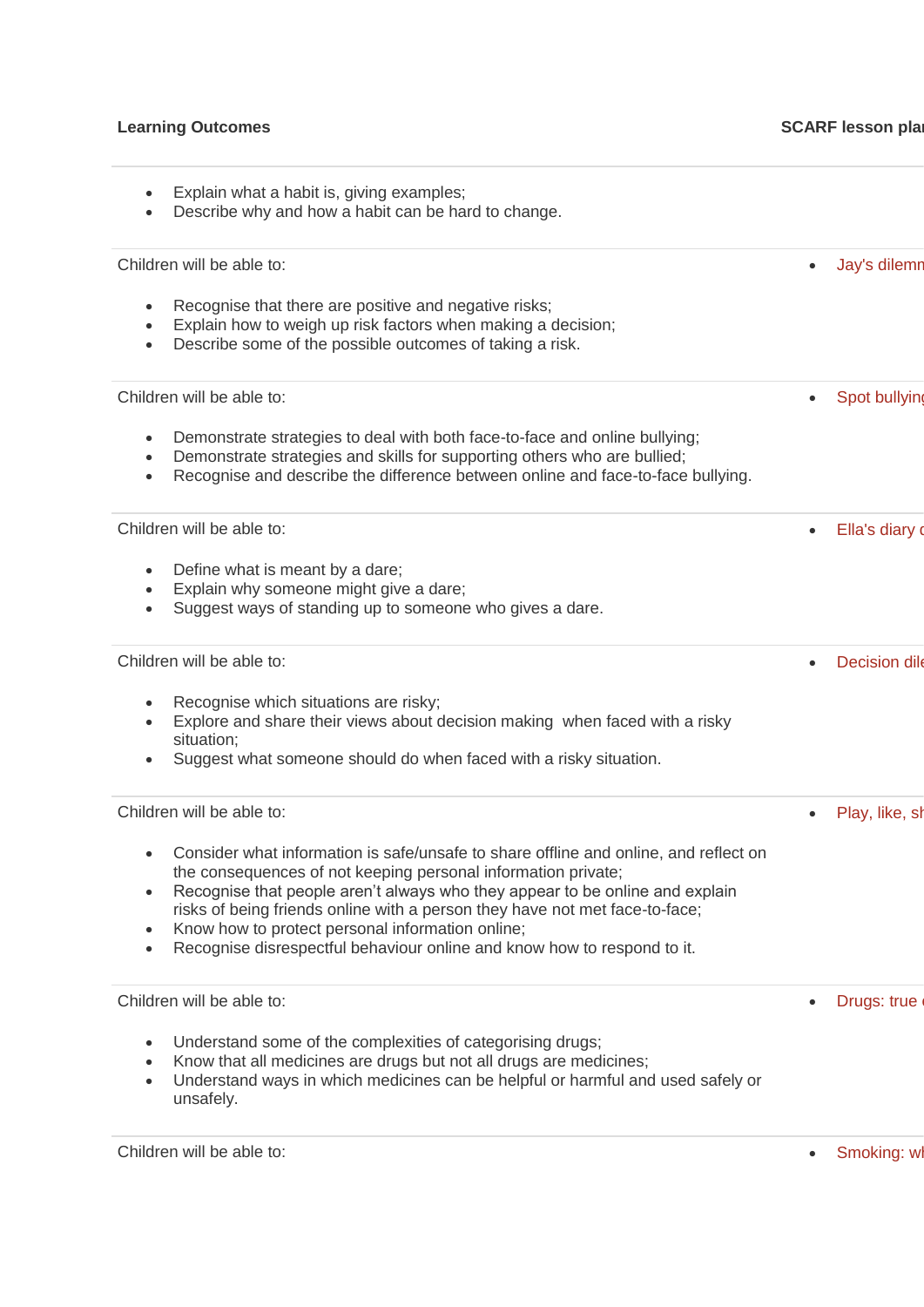| Understand the actual norms around smoking and the reasons for common<br>misperceptions of these.                                                                                                                                                                                                           |                           |
|-------------------------------------------------------------------------------------------------------------------------------------------------------------------------------------------------------------------------------------------------------------------------------------------------------------|---------------------------|
| Children will be able to:<br>Identify risk factors in a given situation (involving smoking) and consider outcomes<br>of risk taking in this situation, including emotional risks;<br>Understand the actual norms around smoking/alcohol and the reasons for<br>$\bullet$<br>common misperceptions of these. | Would you r<br>$\bullet$  |
| <b>Rights and Responsibilities</b>                                                                                                                                                                                                                                                                          |                           |
| Children will be able to:<br>Identify, write and discuss issues currently in the media concerning health and<br>wellbeing;<br>Express their opinions on an issue concerning health and wellbeing;<br>Make recommendations on an issue concerning health and wellbeing.                                      | What's the s              |
| Children will be able to:<br>Understand the difference between a fact and an opinion;<br>Understand what biased reporting is and the need to think critically about things<br>we read.                                                                                                                      | Fact or opin<br>$\bullet$ |
| Children will be able to:<br>Define the differences between responsibilities, rights and duties;<br>$\bullet$<br>Discuss what can make them difficult to follow;<br>$\bullet$<br>Identify the impact on individuals and the wider community if responsibilities are<br>$\bullet$<br>not carried out.        | Rights, resp              |
| Children will be able to:<br>Explain what we mean by the terms voluntary, community and pressure (action)<br>group;<br>Give examples of voluntary groups, the kind of work they do and its value.                                                                                                           | Mo makes a                |
| Children will be able to:<br>State the costs involved in producing and selling an item;<br>Suggest questions a consumer should ask before buying a product.<br>$\bullet$                                                                                                                                    | Spending wi<br>$\bullet$  |
| Children will be able to:                                                                                                                                                                                                                                                                                   | Lend us a fiv             |

• Define the terms loan, credit, debt and interest;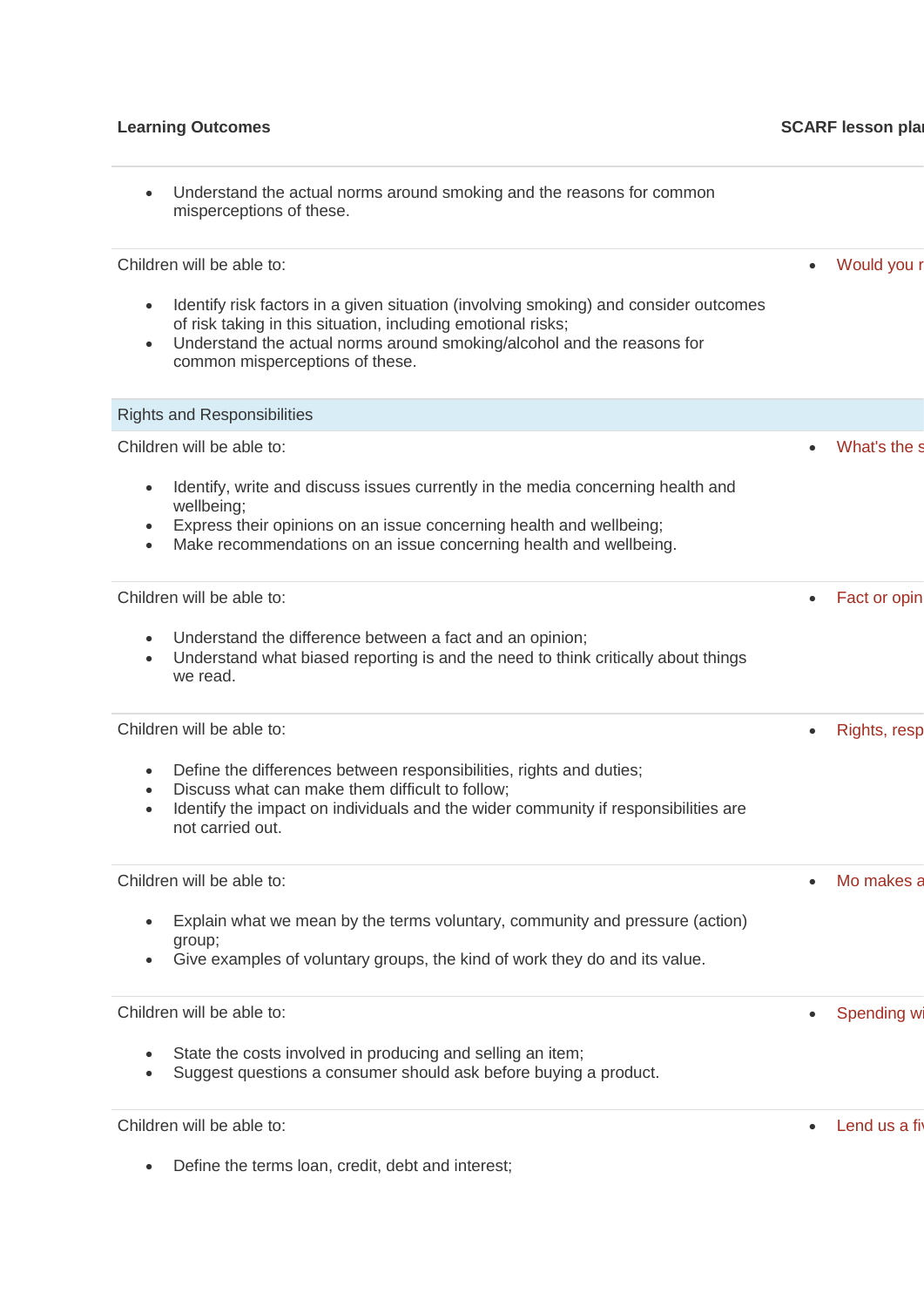| Suggest advice for a range of situations involving personal finance.<br>$\bullet$                                                                                                                                                                                                                       |                             |
|---------------------------------------------------------------------------------------------------------------------------------------------------------------------------------------------------------------------------------------------------------------------------------------------------------|-----------------------------|
| Children will be able to:                                                                                                                                                                                                                                                                               | Local counc                 |
| Explain some of the areas that local councils have responsibility for;<br>Understand that local councillors are elected to represent their local community.                                                                                                                                             |                             |
| Being My Best                                                                                                                                                                                                                                                                                           |                             |
| Children will be able to:                                                                                                                                                                                                                                                                               | <b>Getting fit</b>          |
| Know two harmful effects each of smoking/drinking alcohol.<br>$\bullet$<br>Explain the importance of food, water and oxygen, sleep and exercise for the<br>$\bullet$<br>human body and its health.<br>Understand the actual norms around smoking and the reasons for common<br>misperceptions of these. |                             |
| Children will be able to:                                                                                                                                                                                                                                                                               | It all adds up<br>$\bullet$ |
| Know the basic functions of the four systems covered and know they are inter-<br>related.<br>Explain the function of at least one internal organ.<br>Understand the importance of food, water and oxygen, sleep and exercise for the<br>$\bullet$<br>human body and its health.                         |                             |
| Children will be able to:                                                                                                                                                                                                                                                                               | Different ski               |
| Identify their own strengths and talents;<br>Identify areas that need improvement and describe strategies for achieving those<br>$\bullet$<br>improvements.                                                                                                                                             |                             |
| Children will be able to:                                                                                                                                                                                                                                                                               | My school c<br>$\bullet$    |
| State what is meant by community;<br>Explain what being part of a school community means to them;<br>Suggest ways of improving the school community.                                                                                                                                                    |                             |
| Children will be able to:                                                                                                                                                                                                                                                                               | Independen                  |
| Identify people who are responsible for helping them stay healthy and safe;<br>Identify ways that they can help these people.                                                                                                                                                                           |                             |
| Children will be able to:                                                                                                                                                                                                                                                                               | Star qualitie               |
| Describe 'star' qualities of celebrities as portrayed by the media;<br>$\bullet$<br>Recognise that the way people are portrayed in the media isn't always an accurate<br>reflection of them in real life;                                                                                               |                             |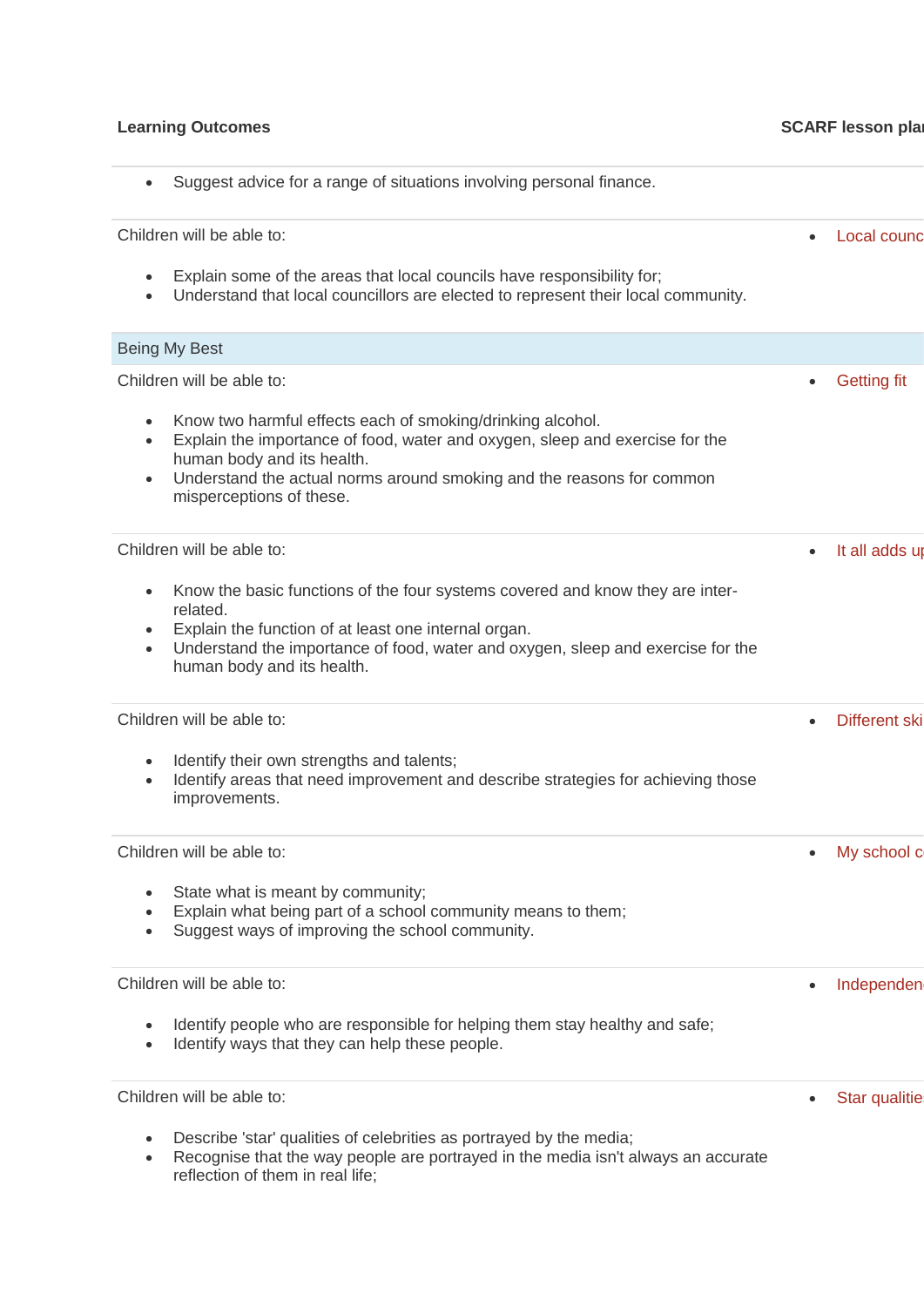| $\bullet$                           | Describe 'star' qualities that 'ordinary' people have.                                                                                                                                                                                               |           |                     |
|-------------------------------------|------------------------------------------------------------------------------------------------------------------------------------------------------------------------------------------------------------------------------------------------------|-----------|---------------------|
|                                     | Growing and Changing                                                                                                                                                                                                                                 |           |                     |
|                                     | Children will be able to:                                                                                                                                                                                                                            | $\bullet$ | How are the         |
| $\bullet$<br>$\bullet$              | Use a range of words and phrases to describe the intensity of different feelings<br>Distinguish between good and not so good feelings, using appropriate vocabulary<br>to describe these;<br>Explain strategies they can use to build resilience.    |           |                     |
|                                     | Children will be able to:                                                                                                                                                                                                                            | $\bullet$ | <b>Taking notic</b> |
| $\bullet$<br>$\bullet$<br>$\bullet$ | Identify people who can be trusted;<br>Understand what kinds of touch are acceptable or unacceptable;<br>Describe strategies for dealing with situations in which they would feel<br>uncomfortable, particularly in relation to inappropriate touch. |           |                     |
|                                     | Children will be able to:                                                                                                                                                                                                                            | $\bullet$ | <b>Dear Hetty</b>   |
| $\bullet$<br>$\bullet$              | Explain how someone might feel when they are separated from someone or<br>something they like;<br>Suggest ways to help someone who is separated from someone or something<br>they like.                                                              |           |                     |
|                                     | Children will be able to:                                                                                                                                                                                                                            | $\bullet$ | Changing bo         |
|                                     | Know the correct words for the external sexual organs;<br>Discuss some of the myths associated with puberty.                                                                                                                                         |           |                     |
|                                     | Children will be able to:                                                                                                                                                                                                                            | $\bullet$ | Growing up          |
|                                     | Identify some products that they may need during puberty and why;<br>Know what menstruation is and why it happens.                                                                                                                                   |           |                     |
|                                     | Children will be able to:                                                                                                                                                                                                                            | $\bullet$ | Help! I'm a t       |
| $\bullet$                           | Recognise how our body feels when we're relaxed;<br>List some of the ways our body feels when it is nervous or sad;<br>Describe and/or demonstrate how to be resilient in order to find someone who will<br>listen to you.                           |           |                     |
|                                     | Children will be able to:                                                                                                                                                                                                                            | $\bullet$ | It could hap        |
|                                     | Identify the consequences of positive and negative behaviour on themselves and<br>others;                                                                                                                                                            |           |                     |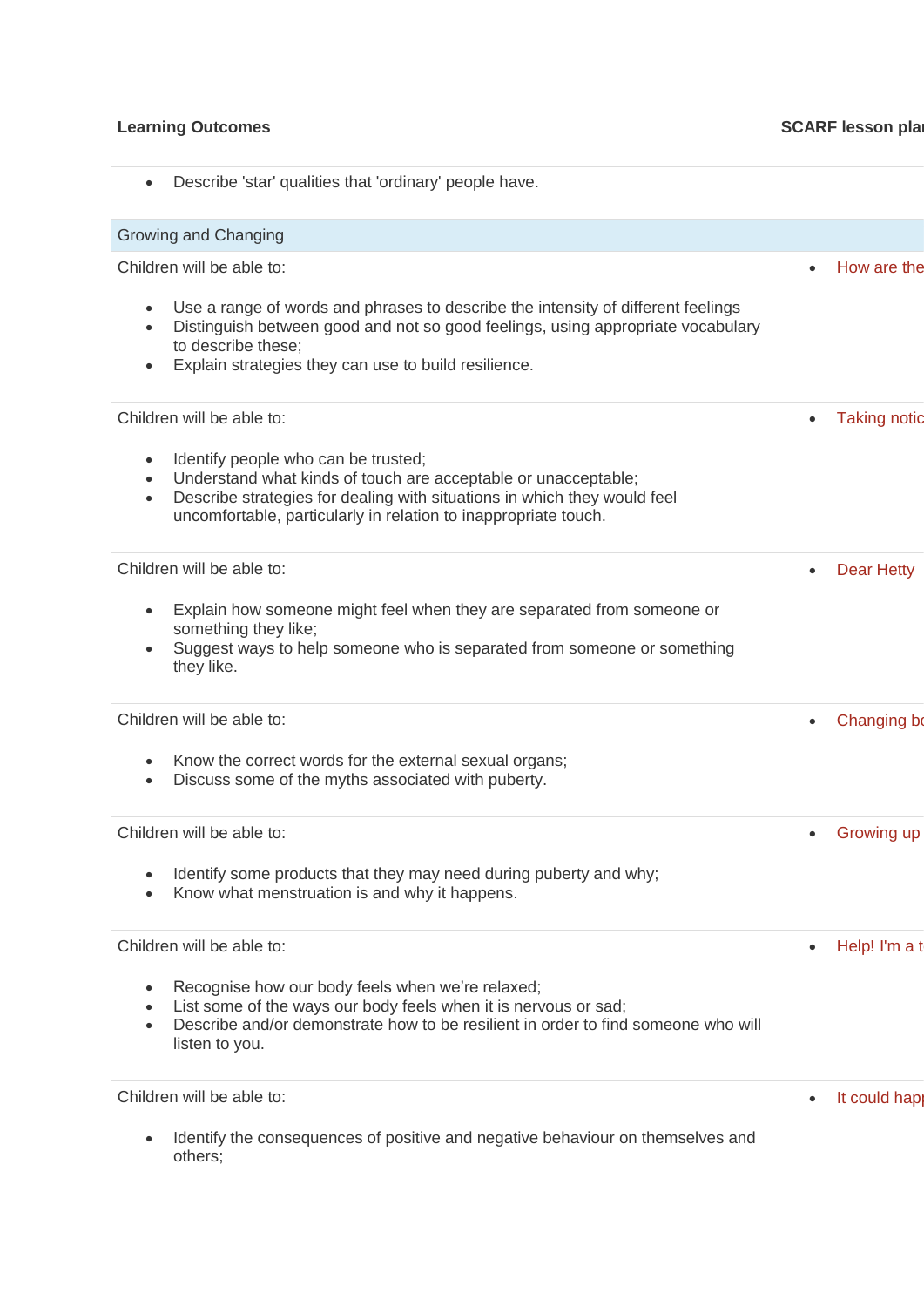### **Learning Outcomes SCARF lesson plans**

### • Give examples of how individual/group actions can impact on others in a positive or negative way.

Children will be able to:

- Explain the difference between a safe and an unsafe secret;
- Identify situations where someone might need to break a confidence in order to keep someone safe.

Children will be able to:

- Recognise that some people can get bullied because of the way they express their gender;
- Give examples of how bullying behaviours can be stopped.

# Y6

| <b>Learning Outcomes</b>                                                                                                                                                                                                                                                                                                      | <b>SCARF lesson plan</b>   |
|-------------------------------------------------------------------------------------------------------------------------------------------------------------------------------------------------------------------------------------------------------------------------------------------------------------------------------|----------------------------|
| Me and My Relationships                                                                                                                                                                                                                                                                                                       |                            |
| Children will be able to:<br>Demonstrate a collaborative approach to a task;<br>$\bullet$<br>Describe and implement the skills needed to do this.<br>$\bullet$                                                                                                                                                                | <b>Working tog</b>         |
| Children will be able to:<br>Explain what is meant by the terms 'negotiation' and 'compromise';<br>$\bullet$<br>Suggest positive strategies for negotiating and compromising within a<br>collaborative task;<br>Demonstrate positive strategies for negotiating and compromising within a<br>$\bullet$<br>collaborative task. | Let's negotia<br>$\bullet$ |
| Children will be able to:<br>Recognise some of the challenges that arise from friendships;<br>$\bullet$<br>Suggest strategies for dealing with such challenges demonstrating the need for<br>$\bullet$<br>respect and an assertive approach.                                                                                  | Solve the fri<br>$\bullet$ |
| Children will be able to:<br>List some assertive behaviours;<br>$\bullet$                                                                                                                                                                                                                                                     | Assertivenes<br>$\bullet$  |

• Recognise peer influence and pressure;

• [Dear Ash](https://www.coramlifeeducation.org.uk/scarf/lesson-plans/dear-ash-1)

Stop, start,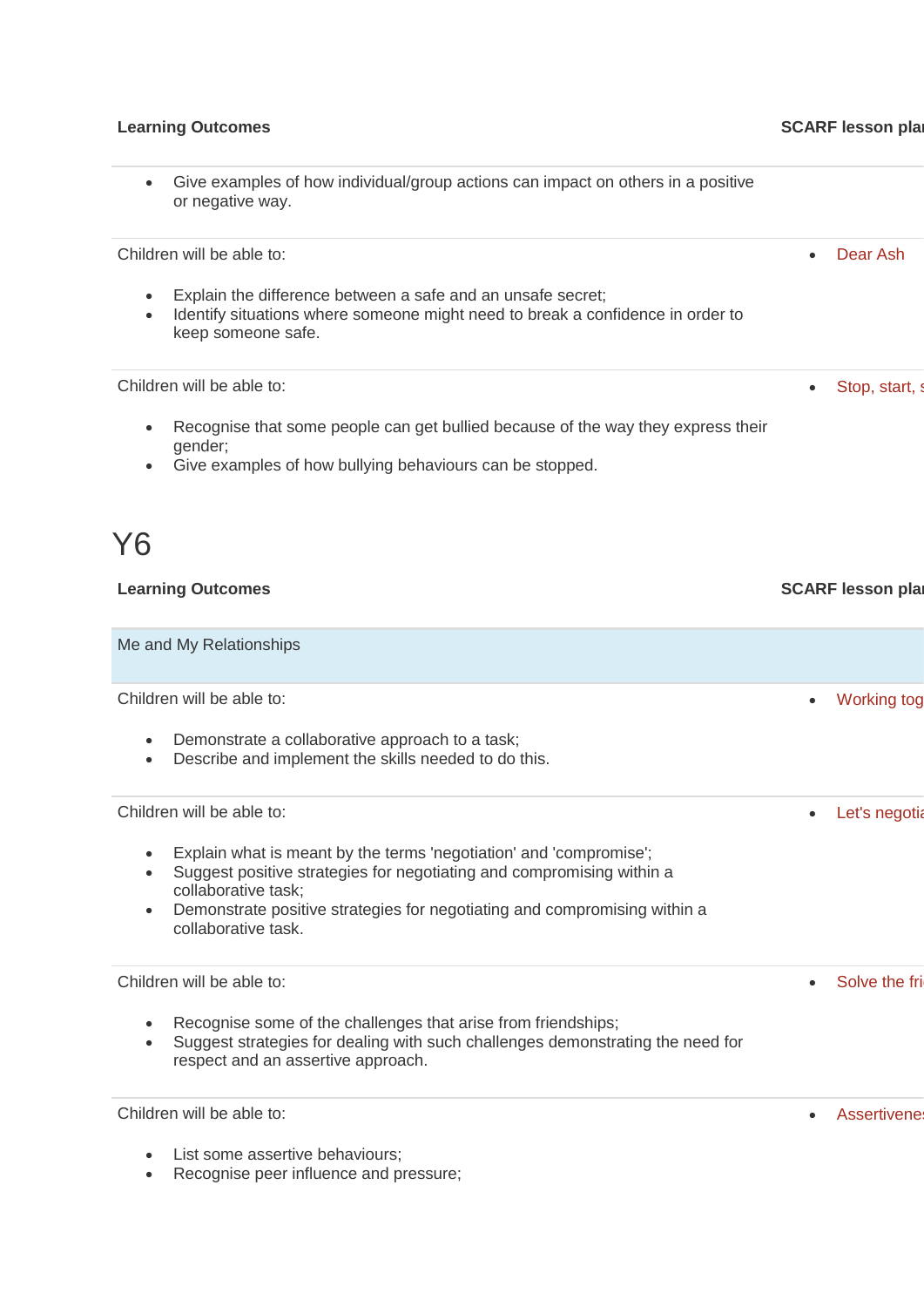| Demonstrate using some assertive behaviours, through role-play, to resist peer<br>influence and pressure.                                                                                                                                                                                                                  |                     |
|----------------------------------------------------------------------------------------------------------------------------------------------------------------------------------------------------------------------------------------------------------------------------------------------------------------------------|---------------------|
| Children will be able to:                                                                                                                                                                                                                                                                                                  | Behave you          |
| Recognise and empathise with patterns of behaviour in peer-group dynamics;<br>Recognise basic emotional needs and understand that they change according to<br>circumstance;<br>Suggest strategies for dealing assertively with a situation where someone under<br>pressure may do something they feel uncomfortable about. |                     |
| Children will be able to:                                                                                                                                                                                                                                                                                                  | Dan's day           |
| Describe the consequences of reacting to others in a positive or negative way;<br>$\bullet$<br>Suggest ways that people can respond more positively to others.<br>$\bullet$                                                                                                                                                |                     |
| Children will be able to:                                                                                                                                                                                                                                                                                                  | Don't force         |
| Describe ways in which people show their commitment to each other;<br>Know the ages at which a person can marry, depending on whether their parents<br>$\bullet$<br>agree;<br>Understand that everyone has the right to be free to choose who and whether to<br>marry.                                                     |                     |
| Children will be able to:                                                                                                                                                                                                                                                                                                  | <b>Acting appro</b> |
| Recognise that some types of physical contact can produce strong negative<br>feelings;<br>Know that some inappropriate touch is also illegal.<br>$\bullet$                                                                                                                                                                 |                     |
| Children will be able to:                                                                                                                                                                                                                                                                                                  | It's a puzzle       |
| Identify strategies for keeping personal information safe online;<br>Describe safe and respectful behaviours when using communication technology.                                                                                                                                                                          |                     |
| <b>Valuing Difference</b>                                                                                                                                                                                                                                                                                                  |                     |
| Children will be able to:                                                                                                                                                                                                                                                                                                  | OK to be dif        |
| Recognise that bullying and discriminatory behaviour can result from disrespect of<br>people's differences;<br>Suggest strategies for dealing with bullying, as a bystander;<br>Describe positive attributes of their peers.                                                                                               |                     |
| Children will be able to:                                                                                                                                                                                                                                                                                                  | We have mo          |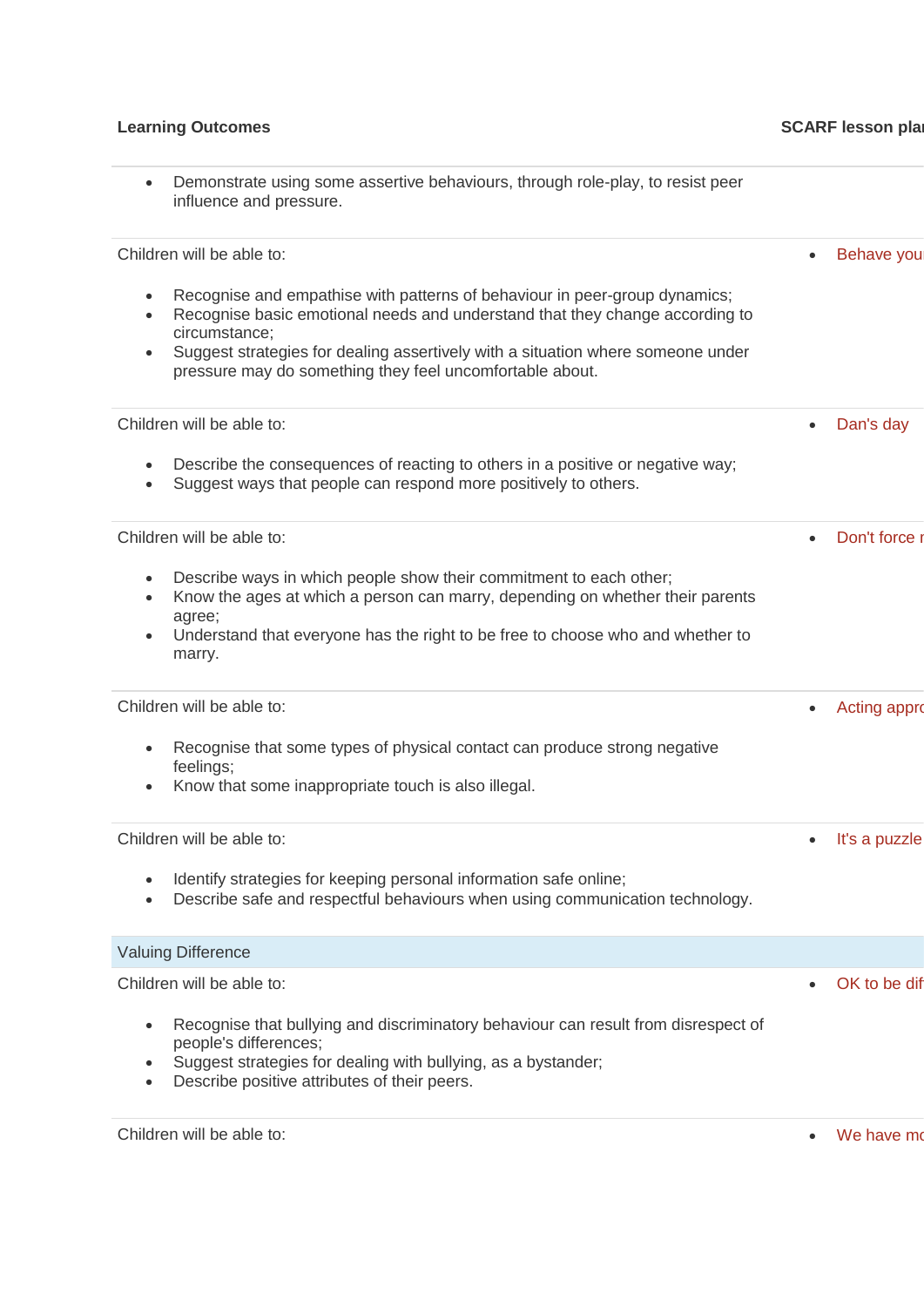|                                                | Know that all people are unique but that we have far more in common with each                                                                                                                                                                                                                              |                          |
|------------------------------------------------|------------------------------------------------------------------------------------------------------------------------------------------------------------------------------------------------------------------------------------------------------------------------------------------------------------|--------------------------|
|                                                | other than what is different about us;                                                                                                                                                                                                                                                                     |                          |
| $\bullet$<br>bullying someone else;            | Consider how a bystander can respond to someone being rude, offensive or                                                                                                                                                                                                                                   |                          |
| $\bullet$                                      | Demonstrate ways of offering support to someone who has been bullied.                                                                                                                                                                                                                                      |                          |
| Children will be able to:                      |                                                                                                                                                                                                                                                                                                            | Respecting               |
| communication.                                 | Demonstrate ways of showing respect to others, using verbal and non-verbal                                                                                                                                                                                                                                 |                          |
| Children will be able to:                      |                                                                                                                                                                                                                                                                                                            | Tolerance a<br>$\bullet$ |
| $\bullet$<br>$\bullet$<br>we demonstrate this. | Understand and explain the term prejudice;<br>Identify and describe the different groups that make up their school/wider<br>community/other parts of the UK;<br>Describe the benefits of living in a diverse society;<br>Explain the importance of mutual respect for different faiths and beliefs and how |                          |
| Children will be able to:                      |                                                                                                                                                                                                                                                                                                            | Advertising              |
| $\bullet$<br>relative).                        | Explain the difference between a friend and an acquaintance;<br>Describe qualities of a strong, positive friendship;<br>Describe the benefits of other types of relationship (e.g. neighbour, parent/carer,                                                                                                |                          |
| Children will be able to:                      |                                                                                                                                                                                                                                                                                                            | Boys will be             |
| $\bullet$<br>$\bullet$<br>$\bullet$            | Define what is meant by the term stereotype;<br>Recognise how the media can sometimes reinforce gender stereotypes;<br>Recognise that people fall into a wide range of what is seen as normal;<br>Challenge stereotypical gender portrayals of people.                                                     |                          |
| <b>Keeping Myself Safe</b>                     |                                                                                                                                                                                                                                                                                                            |                          |
| Children will be able to:                      |                                                                                                                                                                                                                                                                                                            | <b>Think before</b>      |
| $\bullet$<br>$\bullet$<br>spread.              | Accept that responsible and respectful behaviour is necessary when interacting<br>with others online and face-to-face;<br>Understand and describe the ease with which something posted online can                                                                                                          |                          |
| Children will be able to:                      |                                                                                                                                                                                                                                                                                                            | <b>Traffic lights</b>    |
|                                                |                                                                                                                                                                                                                                                                                                            |                          |

• Identify strategies for keeping personal information safe online;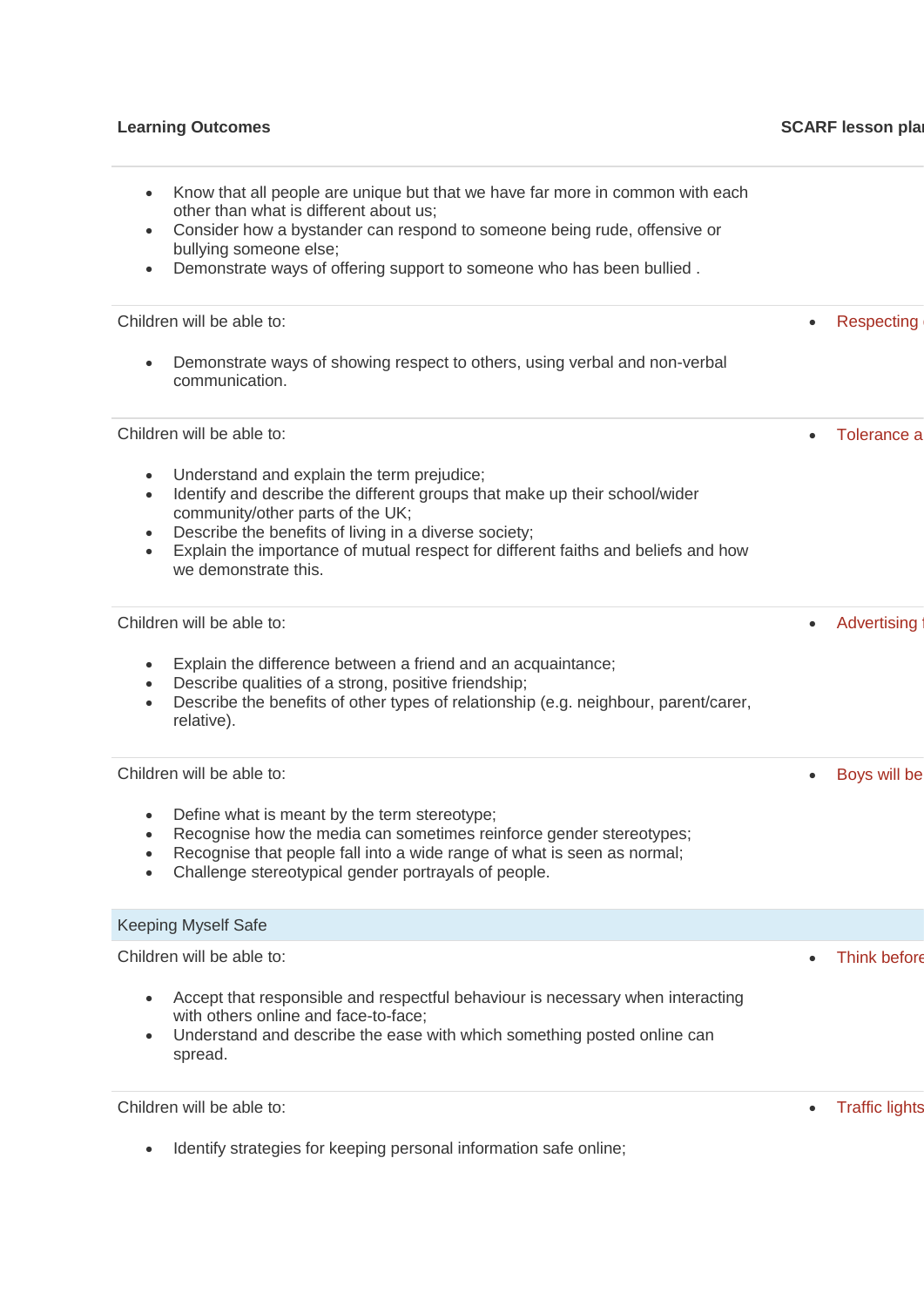| Describe safe behaviours when using communication technology.                                                                                                                                                                                                                         |                 |
|---------------------------------------------------------------------------------------------------------------------------------------------------------------------------------------------------------------------------------------------------------------------------------------|-----------------|
| Children will be able to:                                                                                                                                                                                                                                                             | To share or     |
| Know that it is illegal to create and share sexual images of children under 18 years<br>old;<br>Explore the risks of sharing photos and films of themselves with other people<br>directly or online;<br>Know how to keep their information private online.                            |                 |
| Children will be able to:                                                                                                                                                                                                                                                             | <b>Rat Park</b> |
| Define what is meant by addiction, demonstrating an understanding that addiction<br>is a form of behaviour;<br>Understand that all humans have basic emotional needs and explain some of the<br>ways these needs can be met.                                                          |                 |
| Children will be able to:                                                                                                                                                                                                                                                             | What sort of    |
| Explain how drugs can be categorised into different groups depending on their<br>medical and legal context;<br>Demonstrate an understanding that drugs can have both medical and non-medical<br>uses;<br>Explain in simple terms some of the laws that control drugs in this country. |                 |
| Children will be able to:                                                                                                                                                                                                                                                             | Drugs: it's th  |
| Understand some of the basic laws in relation to drugs;<br>Explain why there are laws relating to drugs in this country.                                                                                                                                                              |                 |
| Children will be able to:                                                                                                                                                                                                                                                             | Alcohol: wha    |
| Understand the actual norms around drinking alcohol and the reasons for common<br>misperceptions of these;<br>Describe some of the effects and risks of drinking alcohol.                                                                                                             |                 |
| Children will be able to:                                                                                                                                                                                                                                                             | Joe's story (   |
| Understand that all humans have basic emotional needs and explain some of the<br>ways these needs can be met;<br>Explain how these emotional needs impact on people's behaviour;<br>$\bullet$<br>Suggest positive ways that people can get their emotional need met.<br>$\bullet$     |                 |
| Children will be able to:                                                                                                                                                                                                                                                             | Joe's story (   |
| I Inderstand and give examples of conflicting emotions:                                                                                                                                                                                                                               |                 |

• Understand and give examples of conflicting emotions;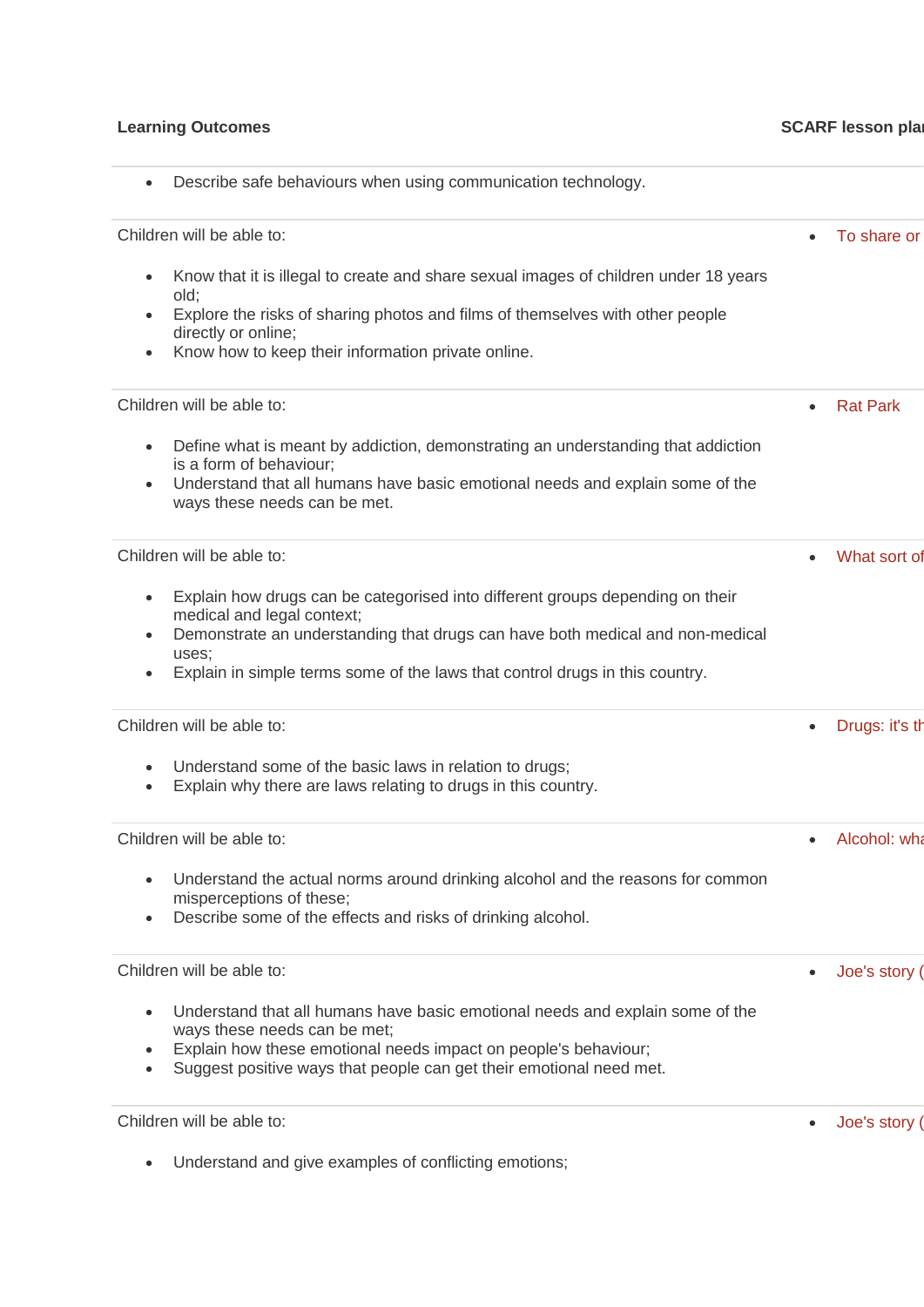## **Learning Outcomes CONSIDERENT CONSIDERED ASSESSED ASSESSED PROPERTY ASSESSED PROPERTY ASSESSED PROPERTY ASSESSED PROPERTY ASSESSED PROPERTY ASSESSED PROPERTY ASSESSED PROPERTY ASSESSED PROPERTY ASSESSED PROPERTY ASSESSE**

• Understand and reflect on how independence and responsibility go together.

| <b>Rights and Responsibilities</b>                                                                                                                                                                                                                                                                                                                                                                    |                           |
|-------------------------------------------------------------------------------------------------------------------------------------------------------------------------------------------------------------------------------------------------------------------------------------------------------------------------------------------------------------------------------------------------------|---------------------------|
| Children will be able to:                                                                                                                                                                                                                                                                                                                                                                             | Two sides to              |
| Define the terms 'fact', 'opinion', 'biased' and 'unbiased', explaining the difference<br>$\bullet$<br>between them;<br>Describe the language and techniques that make up a biased report;<br>$\bullet$<br>Analyse a report also extract the facts from it.<br>$\bullet$                                                                                                                              |                           |
| Children will be able to:                                                                                                                                                                                                                                                                                                                                                                             | <b>Fakebook fr</b>        |
| Know the legal age (and reason behind these) for having a social media account;<br>$\bullet$<br>Understand why people don't tell the truth and often post only the good bits about<br>$\bullet$<br>themselves, online;<br>Recognise that people's lives are much more balanced in real life, with positives<br>$\bullet$<br>and negatives.                                                            |                           |
| Children will be able to:                                                                                                                                                                                                                                                                                                                                                                             | What's it wo<br>$\bullet$ |
| Explain some benefits of saving money;<br>$\bullet$<br>Describe the different ways money can be saved, outlining the pros and cons of<br>$\bullet$<br>each method;<br>Describe the costs that go into producing an item;<br>$\bullet$<br>Suggest sale prices for a variety of items, taking into account a range of factors;<br>$\bullet$<br>Explain what is meant by the term interest.<br>$\bullet$ |                           |
| Children will be able to:                                                                                                                                                                                                                                                                                                                                                                             | Jobs and ta:              |
| Recognise and explain that different jobs have different levels of pay and the<br>$\bullet$<br>factors that influence this;<br>Explain the different types of tax (income tax and VAT) which help to fund public<br>$\bullet$<br>services;<br>Evaluate the different public services and compare their value.                                                                                         |                           |
| Children will be able to:                                                                                                                                                                                                                                                                                                                                                                             | <b>Action statio</b>      |
| Explain what we mean by the terms voluntary, community and pressure (action)<br>group;<br>Describe the aim, mission statement, activity and beneficiaries of a chosen<br>voluntary, community or action group.                                                                                                                                                                                        |                           |
| Children will be able to:                                                                                                                                                                                                                                                                                                                                                                             | <b>Happy shop</b>         |
| Explain what is meant by living in an environmentally sustainable way;                                                                                                                                                                                                                                                                                                                                |                           |
|                                                                                                                                                                                                                                                                                                                                                                                                       |                           |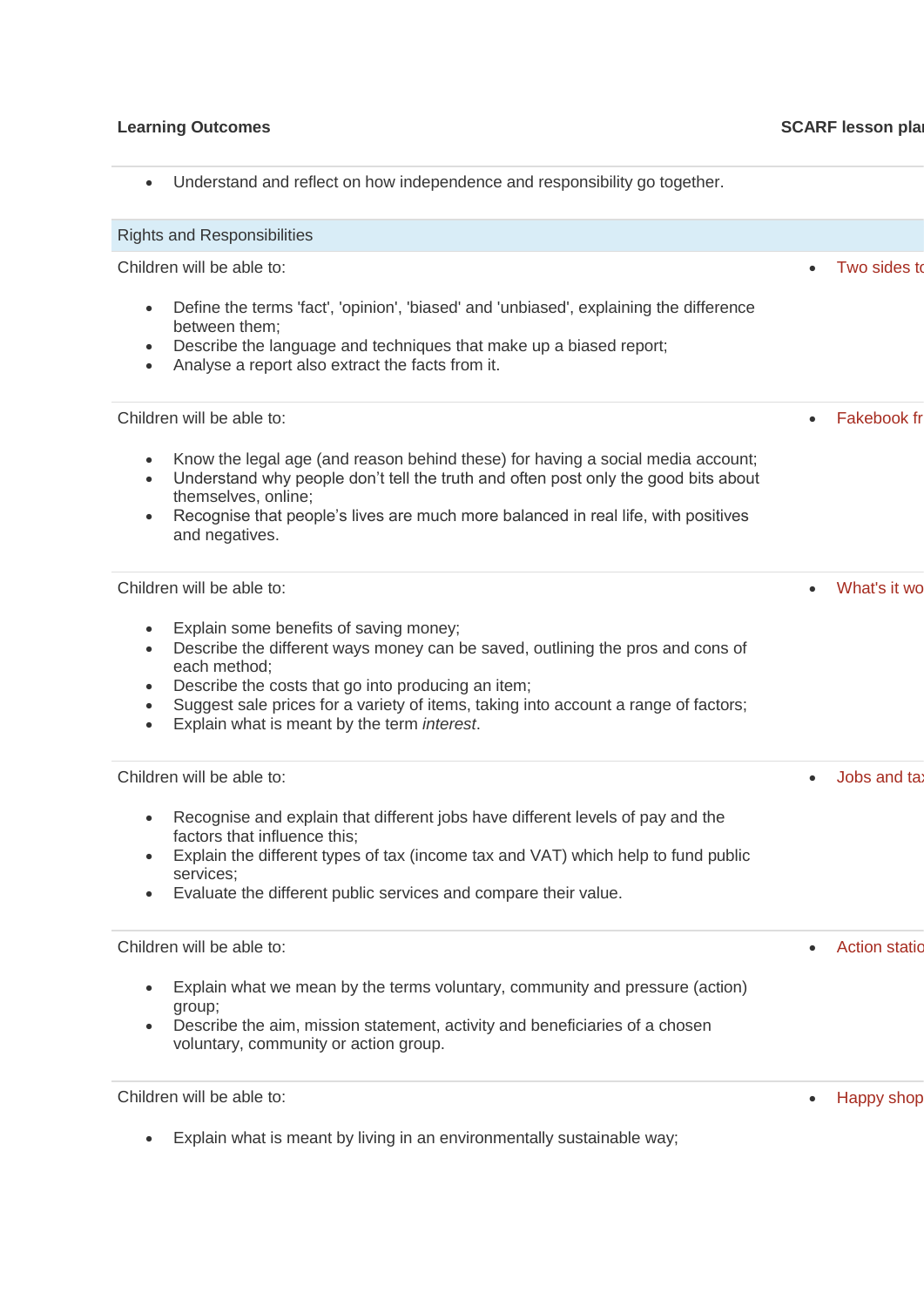| $\bullet$              | Suggest actions that could be taken to live in a more environmentally sustainable<br>way.                                                                                                                                                        |               |
|------------------------|--------------------------------------------------------------------------------------------------------------------------------------------------------------------------------------------------------------------------------------------------|---------------|
|                        | Being My Best                                                                                                                                                                                                                                    |               |
|                        | Children will be able to:                                                                                                                                                                                                                        | This will be  |
|                        | Identify aspirational goals;<br>Describe the actions needed to set and achieve these.                                                                                                                                                            |               |
|                        | Children will be able to:                                                                                                                                                                                                                        | Five Ways to  |
| $\bullet$              | Explain what the five ways to wellbeing are;<br>Describe how the five ways to wellbeing contribute to a healthy lifestyle, giving<br>examples of how they can be implemented in people's lives.                                                  |               |
|                        | Children will be able to:                                                                                                                                                                                                                        | Our recomm    |
| $\bullet$              | Present information they researched on a health and wellbeing issues outlining the<br>key issues and making suggestions for any improvements concerning those<br>issues.                                                                         |               |
|                        | Children will be able to:                                                                                                                                                                                                                        | What's the r  |
| $\bullet$<br>$\bullet$ | Identify risk factors in a given situation;<br>Understand and explain the outcomes of risk-taking in a given situation, including<br>emotional risks.                                                                                            |               |
|                        | Children will be able to:                                                                                                                                                                                                                        | What's the r  |
| $\bullet$              | Recognise what risk is;<br>Explain how a risk can be reduced;<br>Understand risks related to growing up and explain the need to be aware of<br>these;<br>Assess a risk to help keep themselves safe.                                             |               |
|                        | Growing and Changing                                                                                                                                                                                                                             |               |
|                        | Children will be able to:                                                                                                                                                                                                                        | Helpful or ur |
| $\bullet$              | Recognise some of the changes they have experienced and their emotional<br>responses to those changes;<br>Suggest positive strategies for dealing with change;<br>Identify people who can support someone who is dealing with a challenging time |               |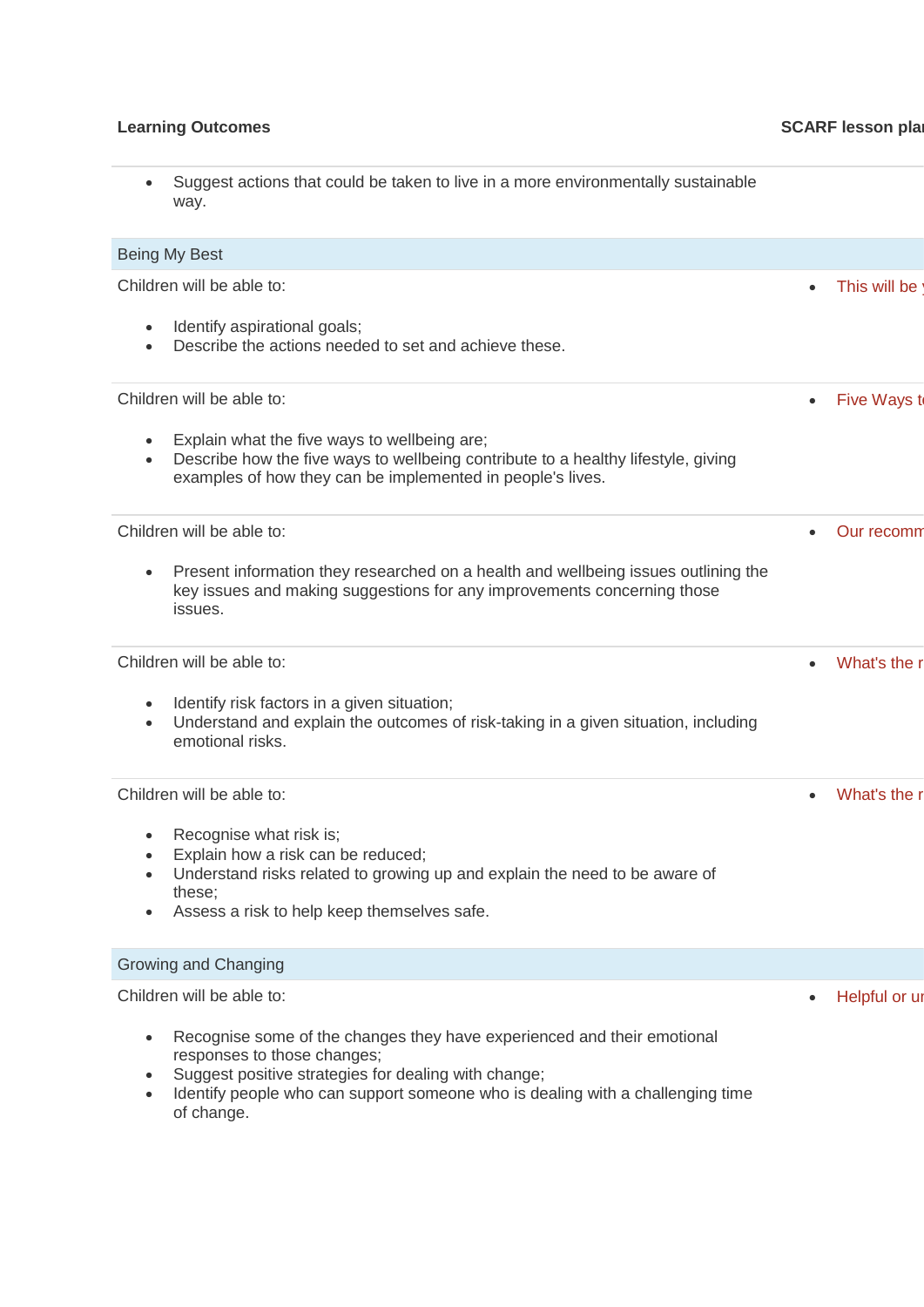| Children will be able to:                                                                                                                                                                                                                                                                                                                                                                                                                                      | $\bullet$ | I look great!      |
|----------------------------------------------------------------------------------------------------------------------------------------------------------------------------------------------------------------------------------------------------------------------------------------------------------------------------------------------------------------------------------------------------------------------------------------------------------------|-----------|--------------------|
| Understand that fame can be short-lived;<br>$\bullet$<br>Recognise that photos can be changed to match society's view of perfect;<br>$\bullet$<br>Identify qualities that people have, as well as their looks.<br>$\bullet$                                                                                                                                                                                                                                    |           |                    |
| Children will be able to:                                                                                                                                                                                                                                                                                                                                                                                                                                      | $\bullet$ | Media mani         |
| Define what is meant by the term stereotype;<br>$\bullet$<br>Recognise how the media can sometimes reinforce gender stereotypes;<br>$\bullet$<br>Recognise that people fall into a wide range of what is seen as normal;<br>$\bullet$<br>Challenge stereotypical gender portrayals of people.<br>$\bullet$                                                                                                                                                     |           |                    |
| Children will be able to:                                                                                                                                                                                                                                                                                                                                                                                                                                      |           | Pressure on        |
| Understand the risks of sharing images online and how these are hard to control,<br>$\bullet$<br>once shared:<br>Understand that people can feel pressured to behave in a certain way because of<br>$\bullet$<br>the influence of the peer group;<br>Understand the norms of risk-taking behaviour and that these are usually lower<br>$\bullet$<br>than people believe them to be.                                                                            |           |                    |
| Children will be able to:                                                                                                                                                                                                                                                                                                                                                                                                                                      |           | Is this norma      |
| Define the word 'puberty' giving examples of some of the physical and emotional<br>$\bullet$<br>changes associated with it;<br>Suggest strategies that would help someone who felt challenged by the changes<br>$\bullet$<br>in puberty;<br>Understand what FGM is and that it is an illegal practice in this country;<br>$\bullet$<br>Know where someone could get support if they were concerned about their own or<br>$\bullet$<br>another person's safety. |           |                    |
| Children will be able to:                                                                                                                                                                                                                                                                                                                                                                                                                                      |           | Dear Ash           |
| Explain the difference between a safe and an unsafe secret;<br>$\bullet$<br>Identify situations where someone might need to break a confidence in order to<br>$\bullet$<br>keep someone safe.                                                                                                                                                                                                                                                                  |           |                    |
| Children will be able to:                                                                                                                                                                                                                                                                                                                                                                                                                                      | $\bullet$ | <b>Making babi</b> |
| Identify the changes that happen through puberty to allow sexual reproduction to<br>$\bullet$<br>occur;<br>Know a variety of ways in which the sperm can fertilise the egg to create a baby;<br>٠<br>Know the legal age of consent and what it means.<br>$\bullet$                                                                                                                                                                                             |           |                    |
| Children will be able to:                                                                                                                                                                                                                                                                                                                                                                                                                                      | $\bullet$ | What is HIV        |